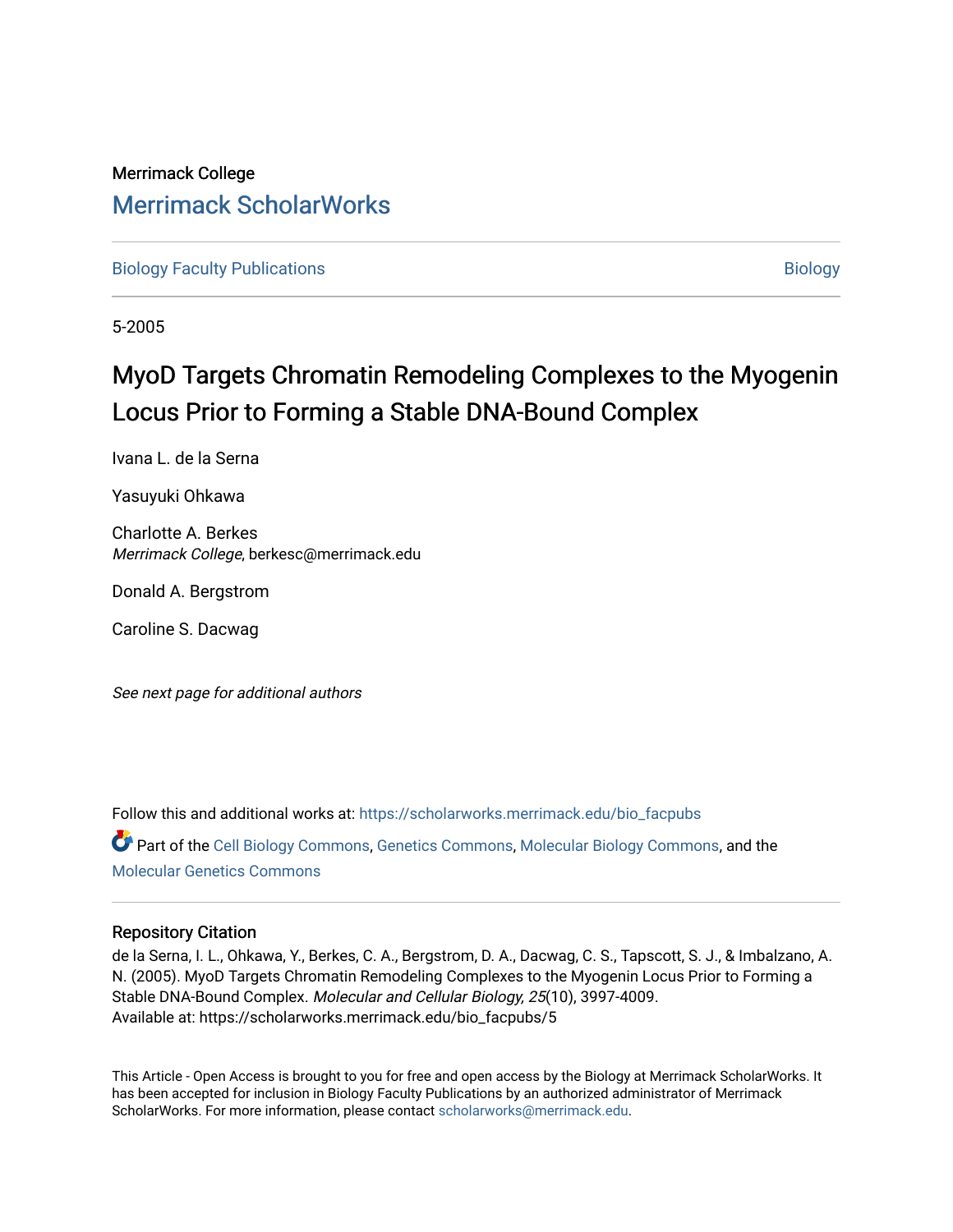#### Authors

Ivana L. de la Serna, Yasuyuki Ohkawa, Charlotte A. Berkes, Donald A. Bergstrom, Caroline S. Dacwag, Stephen J. Tapscott, and Anthony N. Imbalzano

This article - open access is available at Merrimack ScholarWorks: [https://scholarworks.merrimack.edu/bio\\_facpubs/](https://scholarworks.merrimack.edu/bio_facpubs/5) [5](https://scholarworks.merrimack.edu/bio_facpubs/5)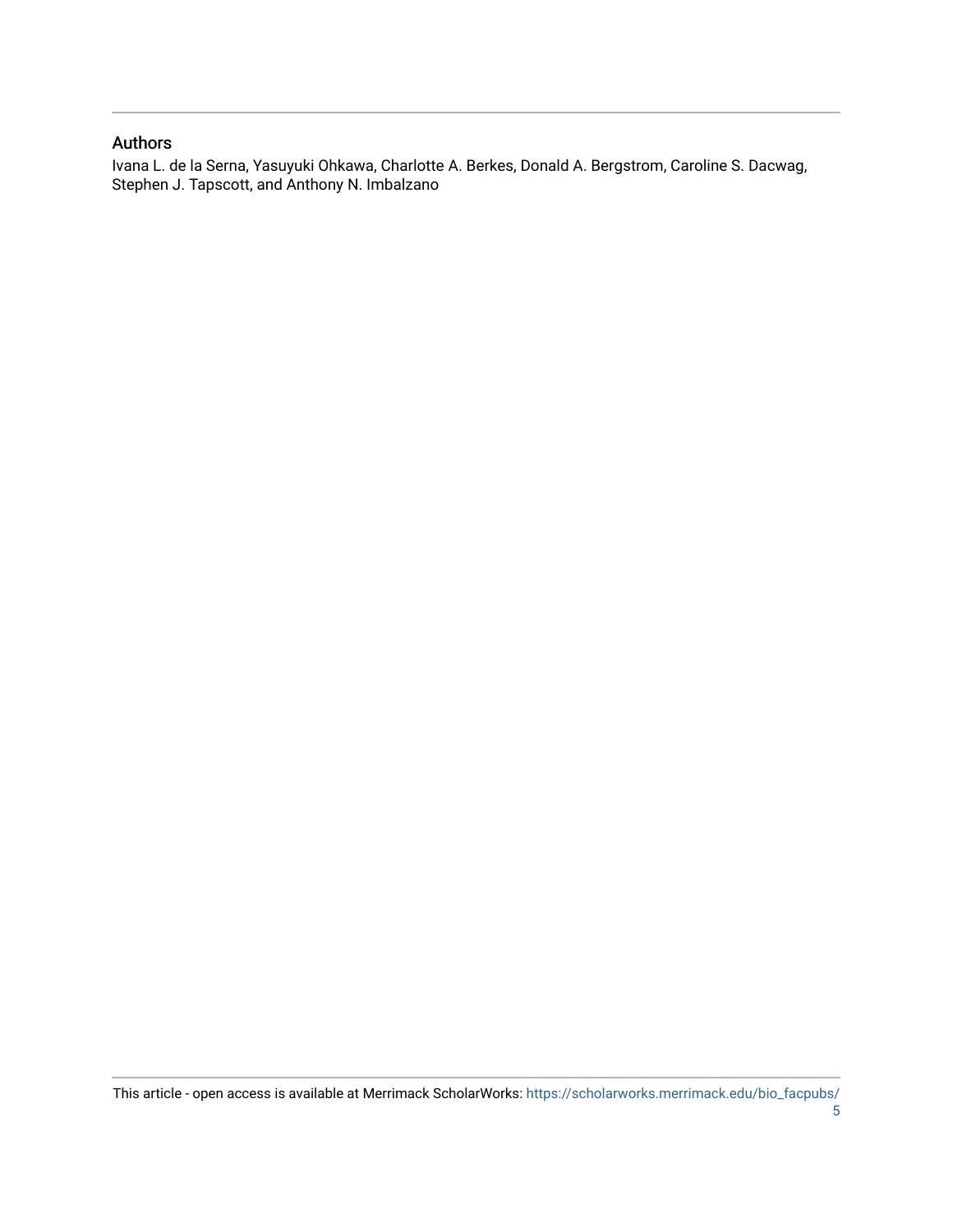# Molecular and **Cellular Biology**

### **Forming a Stable DNA-Bound Complex Complexes to the Myogenin Locus Prior to MyoD Targets Chromatin Remodeling**

**10.1128/MCB.25.10.3997-4009.2005. Mol. Cell. Biol. 2005, 25(10):3997. DOI: Tapscott and Anthony N. Imbalzano Donald A. Bergstrom, Caroline S. Dacwag, Stephen J. Ivana L. de la Serna, Yasuyuki Ohkawa, Charlotte A. Berkes,**

|                       | Updated information and services can be found at:<br>http://mcb.asm.org/content/25/10/3997                               |  |  |
|-----------------------|--------------------------------------------------------------------------------------------------------------------------|--|--|
| SUPPLEMENTAL MATERIAL | These include:<br>Supplemental material                                                                                  |  |  |
| <b>REFERENCES</b>     | This article cites 62 articles, 30 of which can be accessed free<br>at: http://mcb.asm.org/content/25/10/3997#ref-list-1 |  |  |
| <b>CONTENT ALERTS</b> | Receive: RSS Feeds, eTOCs, free email alerts (when new<br>articles cite this article), more»                             |  |  |
|                       |                                                                                                                          |  |  |

Information about commercial reprint orders: **<http://journals.asm.org/site/misc/reprints.xhtml>** To subscribe to to another ASM Journal go to: **<http://journals.asm.org/site/subscriptions/>**

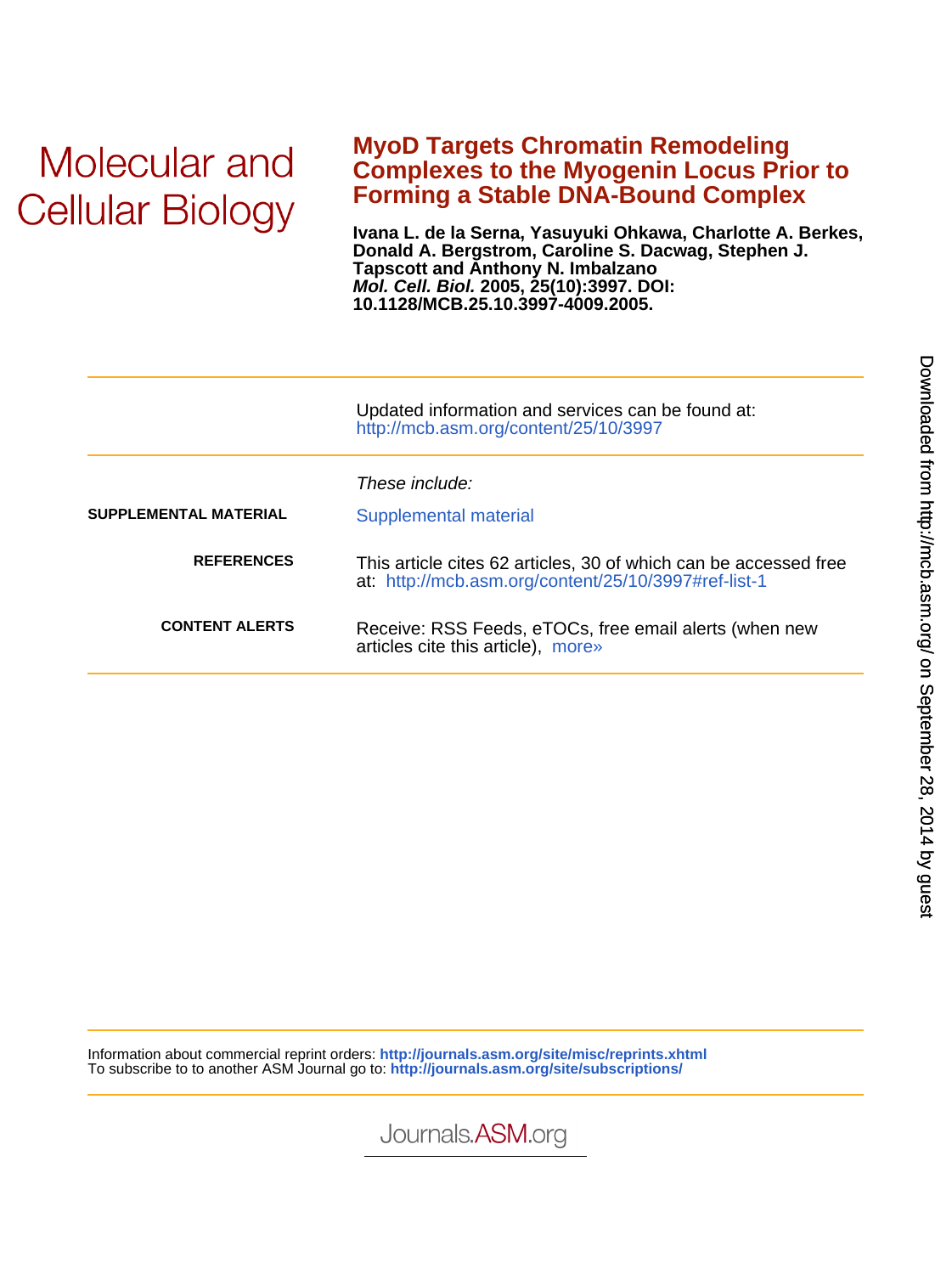## MyoD Targets Chromatin Remodeling Complexes to the Myogenin Locus Prior to Forming a Stable DNA-Bound Complex†

Ivana L. de la Serna,<sup>1</sup>‡ Yasuyuki Ohkawa,<sup>1</sup>‡ Charlotte A. Berkes,<sup>2</sup> Donald A. Bergstrom,<sup>2,3</sup> Caroline S. Dacwag,<sup>1</sup> Stephen J. Tapscott,<sup>2,3</sup> and Anthony N. Imbalzano<sup>1</sup>\*

*Department of Cell Biology, University of Massachusetts Medical School, Worcester, Massachusetts 01655,*<sup>1</sup> *and Division of Human Biology, Fred Hutchinson Cancer Research Center,*<sup>2</sup> *and Department of Pathology, University of Washington School of Medicine,*<sup>3</sup> *Seattle, Washington 98109*

Received 12 January 2005/Returned for modification 13 February 2005/Accepted 19 February 2005

**The activation of muscle-specific gene expression requires the coordinated action of muscle regulatory proteins and chromatin-remodeling enzymes. Microarray analysis performed in the presence or absence of a dominant-negative BRG1 ATPase demonstrated that approximately one-third of MyoD-induced genes were highly dependent on SWI/SNF enzymes. To understand the mechanism of activation, we performed chromatin immunoprecipitations analyzing the myogenin promoter. We found that H4 hyperacetylation preceded Brg1 binding in a MyoD-dependent manner but that MyoD binding occurred subsequent to H4 modification and Brg1 interaction. In the absence of functional SWI/SNF enzymes, muscle regulatory proteins did not bind to the myogenin promoter, thereby providing evidence for SWI/SNF-dependent activator binding. We observed that the homeodomain factor Pbx1, which cooperates with MyoD to stimulate myogenin expression, is constitutively bound to the myogenin promoter in a SWI/SNF-independent manner, suggesting a two-step mechanism in which MyoD initially interacts indirectly with the myogenin promoter and attracts chromatin-remodeling enzymes, which then facilitate direct binding by MyoD and other regulatory proteins.**

In eukaryotes, activation of gene expression involves the ordered assembly of transcriptional regulators, chromatinmodifying enzymes, RNA polymerase II, and associated general transcription factors onto *cis*-acting elements that are embedded in chromatin. Chromatin-remodeling enzymes play an integral role in gene activation by perturbing chromatin structure and making specific loci permissive for transcription. Molecular analysis of multiple gene activation events suggests that the temporal recruitment of transcription factors and chromatin-remodeling enzymes is gene specific and dictated by the interplay between specific activators and local chromatin structure (1, 52, 55).

Two classes of enzymes have been shown to remodel chromatin structure either by catalyzing covalent modifications of histones or by hydrolyzing ATP to mobilize nucleosomes. Among the latter class of enzymes are the SWI/SNF chromatin-remodeling complexes. A distinguishing feature of this family is the presence of a bromodomain in the ATPase subunit, which promotes interaction with acetylated histones and links the activities of the two classes of chromatin remodelers in the regulation of gene expression (22). SWI/SNF enzymes physically interact with histone acetyltransferases (HATs), histone deacetylases (HDACs), and methyltransferases, showing the potential for coordination of chromatin-remodeling activities (reviewed in reference 53).

Mammalian SWI/SNF chromatin-remodeling enzymes are

multisubunit complexes that contain either the Brg1 or Brm ATPase subunits and can activate or repress expression of a subset of genes (39, 53). They function in cell cycle control, and some of the subunits are tumor suppressors (49). Diverse SWI/ SNF complexes exist that are distinguished by the particular ATPase, the presence of unique subunits, and tissue-specific isoforms of common subunits (60, 61). The Brg1- and Brmcontaining complexes are similar biochemically but display different physiological characteristics. In mice, disruption of Brg1 is early embryonic lethal while disruption of Brm has a mild effect on proliferation (6, 48). Moreover, the two ATPase subunits can be associated with different promoters (25, 38).

Mammalian SWI/SNF enzymes have been shown to facilitate the binding of TBP and other factors involved in polymerase II (Pol II) preinitiation complex formation and to promote transcriptional elongation both in vitro and in vivo (5, 11, 24, 33, 52, 55). Multiple models to explain targeting of SWI/SNF enzymes to specific regulatory sequences exist: interactions with RNA polymerase II holoenzyme (62), binding of bromodomains to acetylated histones (22), and recruitment by sequence-specific transcriptional activators (12). In yeast, interaction with activators is critical for SWI/SNF function (47), and in mammalian cells, SWI/SNF components interact with numerous activators, at least some of which likely target SWI/ SNF to specific promoters (8, 11, 18, 26, 30, 32, 35, 46).

During the differentiation of skeletal muscle, the myogenic basic helix-loop-helix family of regulatory factors (MRFs) heterodimerize with ubiquitously present E proteins and bind to 6-bp elements called E boxes. MRFs interact with members of the myocyte enhancer family (MEF2) of proteins, which bind a conserved A/T-rich sequence in the regulatory regions of muscle-specific genes, to synergistically activate downstream muscle gene expression (42). Although each MRF can bind to the

<sup>\*</sup> Corresponding author. Mailing address: University of Massachusetts Medical School, Department of Cell Biology, 55 Lake Avenue North, Worcester, MA 01655. Phone: (508) 856-1029. Fax: (508) 856- 5612. E-mail: anthony.imbalzano@umassmed.edu.

<sup>†</sup> Supplemental material for this article may be found at http://mcb .asm.org/.

<sup>‡</sup> Equal contributors.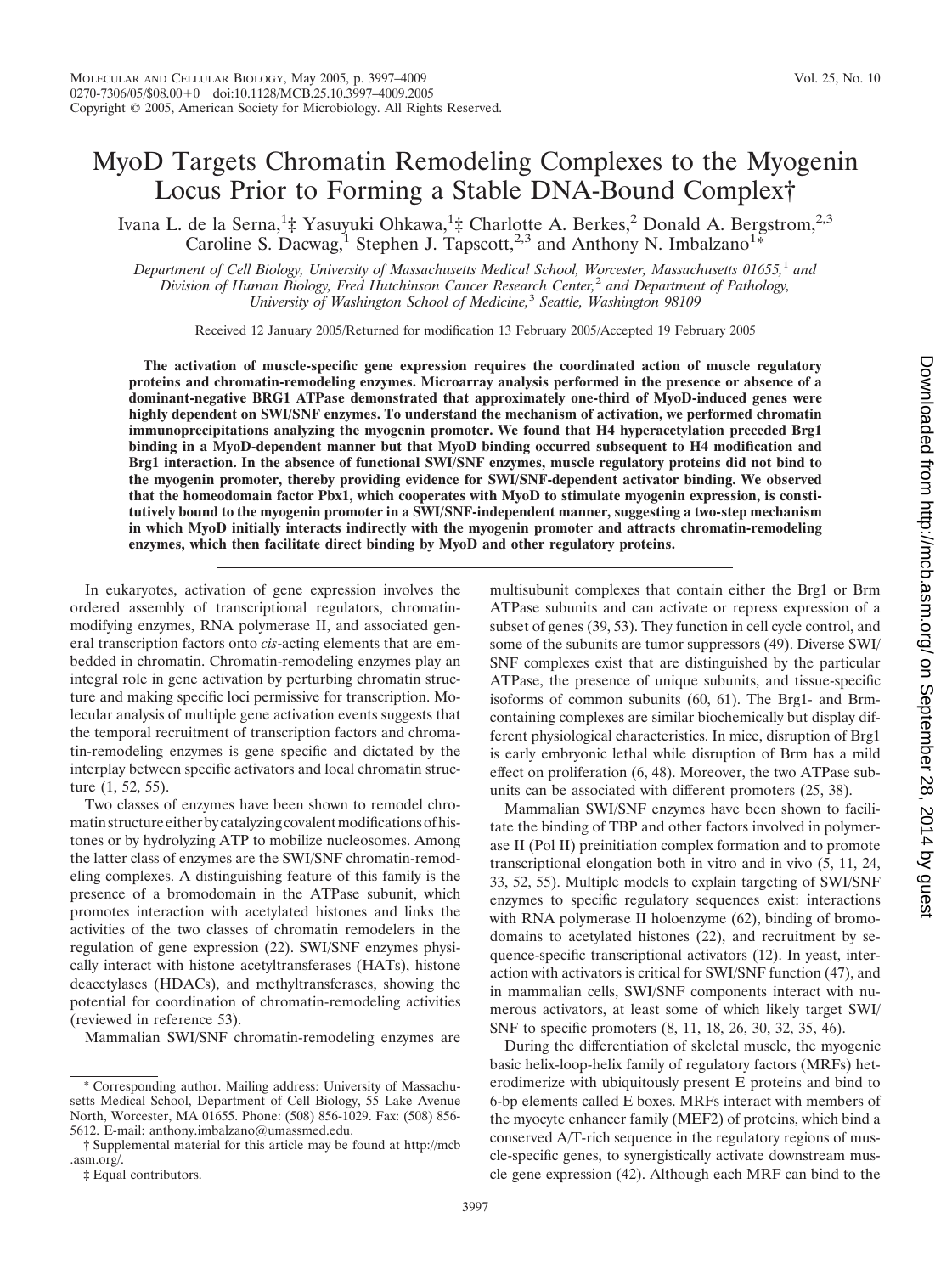E box with similar affinities, myogenin promotes myogenesis less efficiently than Myf5 in mouse embryos and is less effective than MyoD in activating endogenous muscle-specific genes when introduced into fibroblasts (3, 19). MyoD-mediated gene activation is associated with chromatin remodeling in the regulatory regions of muscle-specific genes and depends on a cysteine-histidine-rich region and a carboxy-terminal region (16, 19). The carboxy-terminal alpha-helical region of MyoD that is distinct from that of myogenin specifies the ability to initiate muscle-specific gene expression (3).

During embryogenesis and skeletal muscle regeneration, it is the induction of MyoD and/or other MRF proteins that is critical for commitment to the skeletal muscle lineage, such as occurs in primary cell cultures and in activated satellite cells (44, 58). To model events controlling myogenic differentiation via the induction of MyoD, we have utilized the well-established model of MyoD-induced transdifferentiation of fibroblast cells, first used to identify MyoD as the regulator of myogenic differentiation (14).

We previously used this system to establish a role for SWI/ SNF chromatin-remodeling enzymes in MyoD-mediated activation of two muscle-specific genes and correlated activation of myogenin transcription with changes in myogenin promoter chromatin structure (16). We later extended our results to show that several muscle-specific genes were also inhibited by dominant-negative SWI/SNF enzymes but that cell cycle control and expression of key cell cycle regulators, such as p21, cyclin D3, and Rb, were unaffected during muscle differentiation induced by the different MRFs (17, 50).

To more specifically describe the role that SWI/SNF chromatin-remodeling enzymes play in muscle differentiation, we performed a microarray analysis of cells differentiated by MyoD in the presence or absence of dominant-negative BRG1 and found that a subset of genes activated by MyoD require SWI/SNF enzymes. We demonstrate that MyoD induces histone H4 acetylation and localization of Brg1 at the myogenin promoter; however, stable MyoD binding to the promoter occurs only after chromatin modifications. Expression of dominant-negative BRG1 interferes with MyoD binding to its cognate E box on the myogenin promoter but does not affect acetylation of histone H4. This raises a paradox: interaction of SWI/SNF and acetylation of histones at the myogenin promoter require MyoD, but MyoD does not stably bind to the promoter in the absence of functional SWI/SNF enzyme. To address this, we demonstrate that the Pbx-1 homeodomain factor, which cooperates with MyoD to stimulate myogenin transcription, is constitutively bound to the myogenin promoter in a SWI/SNF-independent manner. This suggests a novel mechanism by which MyoD interacts with the promoter indirectly via Pbx-1 and recruits chromatin-remodeling enzymes, which then facilitate the binding of MyoD and other regulators. Demonstration of physical interactions between Brg1 and MyoD and Brg1 and Pbx support this conclusion. Models describing the role of SWI/SNF enzymes in the activation of the myogenin locus that address these and other recently published data (54) are discussed.

#### **MATERIALS AND METHODS**

**Cell culture.** The B22 cell line inducibly expressing dominant-negative BRG1 (15) was infected with retrovirus expressing MyoD- or MyoD-related regulators as previously described (14, 16, 17, 50). Briefly, this protocol involves culturing cells for 3 days in the presence of tetracycline (dominant-negative BRG1 repressed) or in the absence of tetracycline (dominant-negative BRG1 expressed) and passaging the cells so that 24 h later the cells are at about 50% confluence. The cells were infected with the retrovirus and incubated for 30 h. A low-serum differentiation medium was then added to induce myogenic differentiation. The time at which the differentiation medium was added is referred to as time zero. Samples were collected at the times indicated (hours) for analysis. Control samples were mock infected but still subjected to the differentiation protocol and are labeled "M" or "mock" for mock differentiated. Since the dominant-negative allele was derived from the human gene (28), capital letters are used throughout this report when describing the protein produced from this allele. Endogenous Brg1 in mouse-derived cell lines and the total amount of protein in mouse cells expressing the dominant-negative human allele are referred to as "Brg1."

**Microarray analysis.** For microarray analysis, RNA was prepared with the RNeasy kit from QIAGEN, and cDNA was generated as described previously (2). MyoD target genes were identified by comparing cells infected with MyoDproducing retrovirus ( $n = 3$ ) to control cells ( $n = 3$ ). Data points identified as unreliable by the scanner software were discarded. Data were normalized using the Lowess algorithm in the GeneSpring 6.0 analysis package (Silicon Genetics, Redwood City, CA). Normalized data were then transformed into log2 space. A heterocedastic *t* test was performed on each gene. The false discovery rate was estimated using Storey's *q* value (57). The resulting *q* values were used in conjunction with the magnitude severalfold change to identify significant genes at the thresholds described in the text. Brg1-dependent genes were identified in a similar fashion by comparing cells expressing a dominant-negative BRG1  $(n = 3)$ to control cells  $(n = 3)$ . Estimation of false-discovery rate  $(q$  value) for the Brg1 analysis was limited to the 94 genes identified as upregulated by MyoD.

**RNA analysis.** For reverse transcription (RT)-PCR, RNA was isolated and reverse transcribed as previously described (17). The cDNA was amplified with AmpliTaq Gold (Applied Biosystems) with  $200 \mu M$  deoxynucleoside triphosphates, 1.5 mM  $MgCl<sub>2</sub>$ , and 0.1 µg of each primer as described previously (17). MyoD and myogenin were amplified for 20 cycles with previously described primers (59). Hprt was amplified for 20 cycles with previously described primers (17). Amplification of p21 was for 20 cycles with (5-ACACACAGAGAGAGG GCTAGG-3) and (5-AGATCCACAGCGATATCCAGAC-3). Flag-BRG1 was amplified for 23 cycles with a primer to the BRG1 coding region (5-GTA CAAGGACAGCAGCAGTGGA-3) and primer to the Flag coding region (5- TTTGTCATCGTCGTCCTTGTAGTC-3'). [<sup>32</sup>P]dATP incorporation was detected with PhosphorImager (Molecular Dynamics), and quantification was performed using ImageQuant software.

**Antibodies, protein extracts, Western analysis, and immunoprecipitations (IP).** Commercial antibodies utilized were phosphatidylinositol 3-kinase (PI 3-kinase) (06-496; Upstate), Pbx1 (sc-889; Santa Cruz), Mef2 (sc-313; recognizes the Mef2A, -C, and -D isoforms; Santa Cruz), and MyoD (sc-304; Santa Cruz). MyoD chromatin immunoprecipitation (ChIP) experiments were confirmed using an affinity-purified rabbit antibody generated against a fusion protein between glutathione *S*-transferase (GST) and full-length MyoD. Polyclonal rabbit antisera raised against GST fused to a unique portion of BRG1 (15) was used for all experiments except for the coimmunoprecipitation studies in Fig. 8D and 9A, which utilized affinity-purified antibody isolated from rat antisera that was generated against the same GST-BRG1 fusion protein. Flag-tagged proteins were detected using rabbit antisera against a peptide encoding the Flag epitope or M2 Flag antibody (Sigma).

Isolation of protein and Western analyses were previously described (15). For coimmunoprecipitations in Fig. 9B, and C, cells were washed three times with phosphate-buffered saline and lysed with hypotonic buffer (10 mM Tris-HCl, pH 7.5, 10 mM KCl, 3 mM MgCl<sub>2</sub>, 10 mM NaF, 2 mM sodium orthovanadate, 0.5 mM dithiothreitol, 0.2 mM phenylmethylsulfonyl fluoride, 3  $\mu$ g/ml cytochalasin B, 5  $\mu$ g/ml leupeptin, 2  $\mu$ g/ml pepstatin, and 2  $\mu$ g/ml aprotonin). Cell lysates were incubated at 4<sup>o</sup>C for 30 min, homogenized, and centrifuged at  $3,000 \times g$  for 10 min. Nuclei were then lysed with IP buffer (50 mM Tris-HCl, pH 7.5, 5 mM MgCl<sub>2</sub>, 200 mM KCl, 0.5 mM EDTA, 1 mM dithiothreitol, 50 mM NaF, 2 mM sodium orthovanadate, 1 mM  $\beta$ -glycerophosphate, 0.5% NP-40, 1 mM phenylmethylsulfonyl fluoride, 2  $\mu$ g/ml pepstatin, and 2  $\mu$ g/ml aprotonin). Nuclear extracts were incubated with 200  $\mu$ g/ml DNase I and 10  $\mu$ g/ml RNase A for 30 min at 26°C and then centrifuged at  $15,000 \times g$  for 15 min. The supernatant (250  $\mu$ I) was rocked with 2  $\mu$ g of antibody for 12 h at 4°C, followed by the addition of protein A Sepharose (Amersham) and an additional incubation for 6 h. The beads were washed three times in lysis buffer and eluted with 2% sodium dodecyl sulfate (SDS) sample buffer. The coimmunoprecipitation experiments in Fig. 8D and 9A utilized a previously published protocol (43). The coimmuno-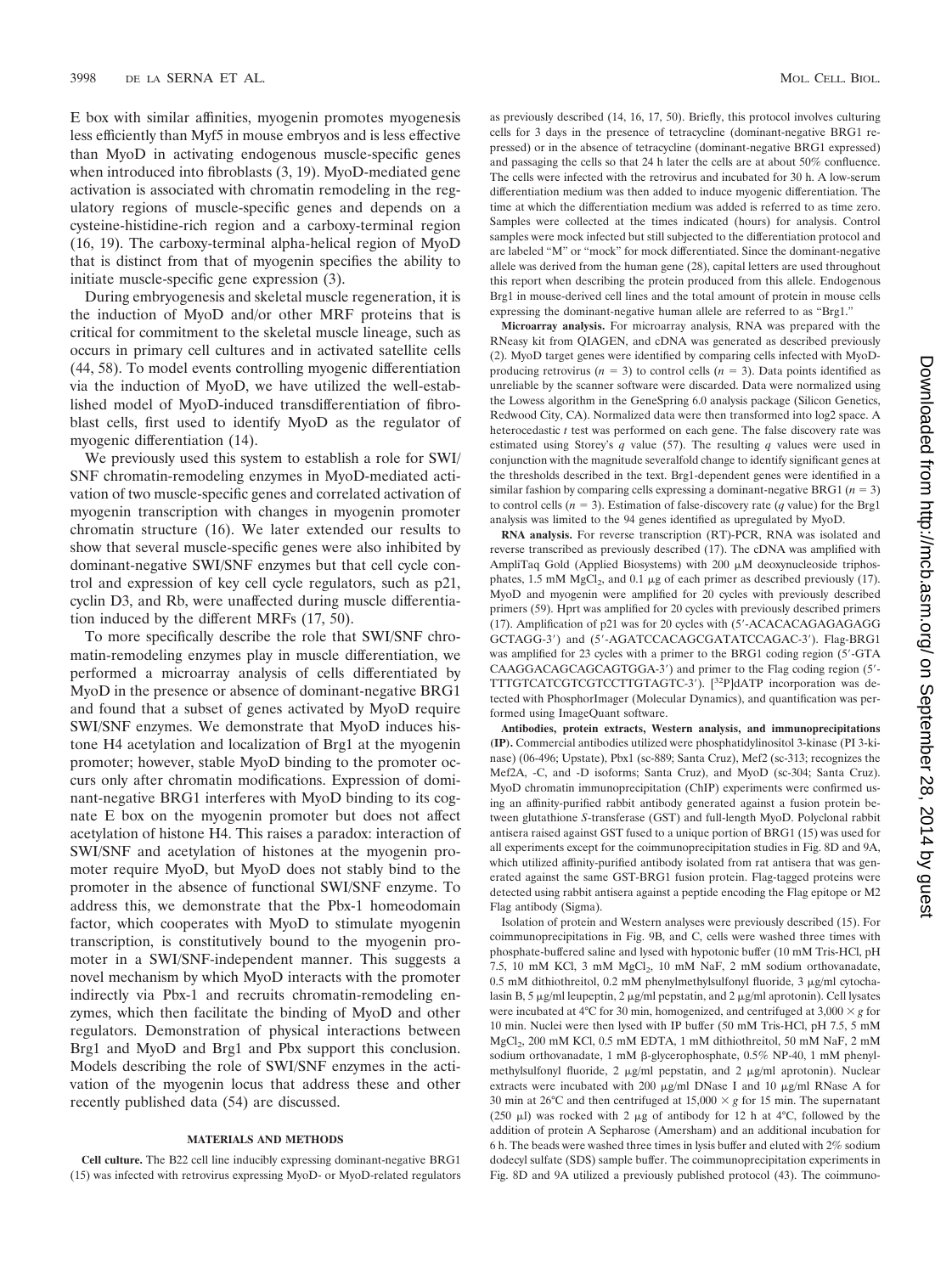| GenBank no. | UniGene no. | Name of gene product                                          | Fold change                     |                   |
|-------------|-------------|---------------------------------------------------------------|---------------------------------|-------------------|
|             |             |                                                               | $M$ yo $D+$ /BRG1+ <sup>a</sup> | Dom. Neg. $BRG1b$ |
| NM 009394   | Mm.1716     | Troponin C2, fast                                             | 307.3                           | $-10.1$           |
| NM 011620   | Mm.14546    | Troponin T3, skeletal, fast                                   | 225.7                           | $-8.4$            |
| NM 011619   | Mm.247470   | Troponin T2, cardiac                                          | 219.3                           | $-2.4$            |
| NM 016754   | Mm.14526    | Myosin light chain, phosphorylatable, fast skeletal muscle    | 209.9                           | $-5.8$            |
| X15784      | Mm.16528    | Myogenin                                                      | 186.3                           | $-10.7$           |
| M38129      | Mm.340090   | Myosin, heavy polypeptide 3, skeletal muscle, embryonic       | 90.7                            | $-19.1$           |
| X15784      | Mm.16528    | Myogenin                                                      | 83.4                            | $-7.3$            |
| NM 009405   | Mm.39469    | Troponin 1, skeletal, fast 2                                  | 71.2                            | $-7.4$            |
| AL385643    | Mm.269621   | Myosin binding protein H                                      | 19.8                            | $-10.4$           |
| Al324268    | Mm.2375     | Creatine kinase, muscle                                       | 16.6                            | $-8.3$            |
| M19436      | Mm.247636   | Myosin, light polypeptide 4, alkali; atrial, embryonic        | 12.9                            | $-4.1$            |
| Al324023    | Mm.1000     | Myosin, light polypeptide 1, alkali; atrial, embryonic        | 9.6                             | $-3.6$            |
| NM 010518   | Mm.309617   | Insulin-like growth factor binding protein 5                  | 9.1                             | $-2.0$            |
| Al324248    | Mm.35134    | ATPase, $Ca^{2+}$ transporting, cardiac muscle, fast twitch 1 | 8.6                             | $-4.1$            |
| Al414541    | Mm.24059    | Schwannomin-interacting protein 1                             | 6                               | $-2.2$            |
| Al661474    | Mm.7342     | PDZ and LIM domain 3                                          | 4.3                             | $-2.2$            |
| Al325234    | Mm.251322   | Enolase 3, beta muscle                                        | 7.4                             | $-2.5$            |
| NM 009668   | Mm.4383     | Bridging integrator 1                                         | 3.8                             | $-2.3$            |
| Al604795    | Mm.220982   | Dysferlin                                                     | 3.3                             | $-2.1$            |
| Al326773    | Mm.39968    | Histidine-rich calcium binding protein                        | 2.9                             | $-2.5$            |
| Al447277    | Mm.295105   | (PTPRF), interacting protein (liprin), alpha 4                | 2.9                             | $-2.1$            |
| M12866      | Mm.214950   | Actin, alpha 1, skeletal muscle                               | 2.9                             | $-2.2$            |
| Al430815    | Mm.29475    | CK2-interacting protein 1                                     | 2.8                             | $-2$              |
| Al325457    | Mm.22513    | Kinesin family member C3                                      | 2.8                             | $-2.3$            |
| Al385590    | Mm.275654   | Glycogen synthase 3, brain                                    | 2.3                             | $-2.8$            |
| Al326236    | Mm.31646    | Actin-like 6                                                  | $-2.2$                          | $-2.1$            |

TABLE 1. Selected MyoD-induced genes affected twofold or more by dominant-negative BRG1

*<sup>a</sup>* Induction of gene expression after 24 h of differentiation with MyoD in the absence of dominant-negative BRG1.

*<sup>b</sup>* Fold change in induction after 24 h of differentiation with MyoD when dominant-negative BRG1 is expressed.

precipitation of Flag and MyoD (data not shown) utilized a different previously published protocol (15).

**ChIPs.** ChIPs were performed using the antibodies listed above as described previously (52), except that immune complexes were eluted with  $0.1 M N a HCO<sub>3</sub>$ and 1% SDS, and following reversal of cross-links, the DNA was purified by proteinase K digestion followed by phenol-chloroform extraction and ethanol precipitation. The purified DNA was dissolved in 50  $\mu$ l Tris-EDTA, and 2  $\mu$ l was used for PCR. For acetylated H4 ChIPs, the dissolved DNA was diluted 20-fold before PCR. Inputs were 0.5% to 1% of chromatin before immunoprecipitation. PCRs were performed with QIAGEN HotStart *Taq* master mix with 2  $\mu$ Ci [ $\alpha$ -<sup>32</sup>P]dATP for 32 cycles. PCR products were run on polyacrylamide gels and exposed to a PhosphorImager. Band intensities were quantified using the ImageQuant program. Primers to the myogenin regulatory region (34), the immunoglobulin H (IgH) enhancer (2), and the  $\beta$ -actin promoter (52) were described. Primers to the p21 promoter region were 5'-GTTGGTCTCCATCGGAATA G-3' and 5'-GCCACATACATCTATGAACA-3'.

**Restriction enzyme accessibility assay.** Restriction enzyme accessibility experiments were performed as described previously (16) through purification of the digested genomic DNA. To visualize the cleaved DNA via PCR, a modified ligation-mediated PCR protocol was used. One microgram of digested DNA was ligated to  $1 \mu$ l of 100 mM adaptor as described in reference 7 using Ligation kit version 2 (Takara). PCR amplification was performed with QIAGEN HotStart *Taq* master mix under the following conditions: 94°C for 15 min, followed by 26 cycles of 94°C for 30 s and then 65°C for 60 s, followed by 72°C for 60 s. PCR products were resolved in a 1.2% Tris-acetate-EDTA-agarose gel and stained with Sybr Green I. Primers used were the sense primer LM-PCR1, as described in reference 7, and the antisense primer used for myogenin ChIP (34). Quantification was performed by densitometry using NIH image 1.62 software.

#### **RESULTS**

**A subset of MyoD-regulated genes are highly dependent on the activity of the SWI/SNF complex.** Our previous studies demonstrated that SWI/SNF enzymes are necessary for MyoD to activate muscle gene transcription but not for MyoD to stimulate the expression of several cell cycle-regulated genes.

To broadly assess the requirement of SWI/SNF enzymes for MyoD-mediated gene expression, we used spotted cDNA expression arrays with approximately 5,400 tiled features representing 4698 UniGene clusters (UniGene build no. 128, September 2003). We used NIH 3T3 murine fibroblasts that possess a tetracycline-suppressible, dominant-negative BRG1 allele (15, 28) and compared cells transduced with MyoD to control cells. Following 24 h in differentiation medium, MyoD increased the expression of 94 genes and decreased that of 70 genes  $(q < 0.10$ ; change in expression greater than twofold) (Tables 1 and 2; see also Table S1 in the supplemental material). These 94 genes (represented by 96 array features) were analyzed for their dependence on a functional Brg1-based SWI/SNF complex. In the presence of dominant-negative BRG1, 29 genes did not achieve full activation by MyoD, as determined by statistical criteria  $(q < 0.05)$  and a twofold or more decrease in expression level (Table 1; see also Table S1 in the supplemental material). Some of the genes regulated by MyoD that were not dependent on SWI/SNF activity, such as pRb, cyclin D3, and p21 (17) (Table 2), are expressed prior to MyoD induction, whereas others, such as the beta and gamma subunits of the nicotinic acetylcholine receptor, are not expressed in fibroblasts and are induced by MyoD even in the presence of dominant-negative BRG1 (Table 2). We had previously documented that MyoD could activate cell cycle-regulated genes in the absence of functional SWI/SNF enzymes; however, the ability of MyoD to induce the expression of some previously silent loci in the absence of SWI/SNF function was not previously recognized. Of the 70 genes repressed by MyoD, only five were derepressed more than twofold in the presence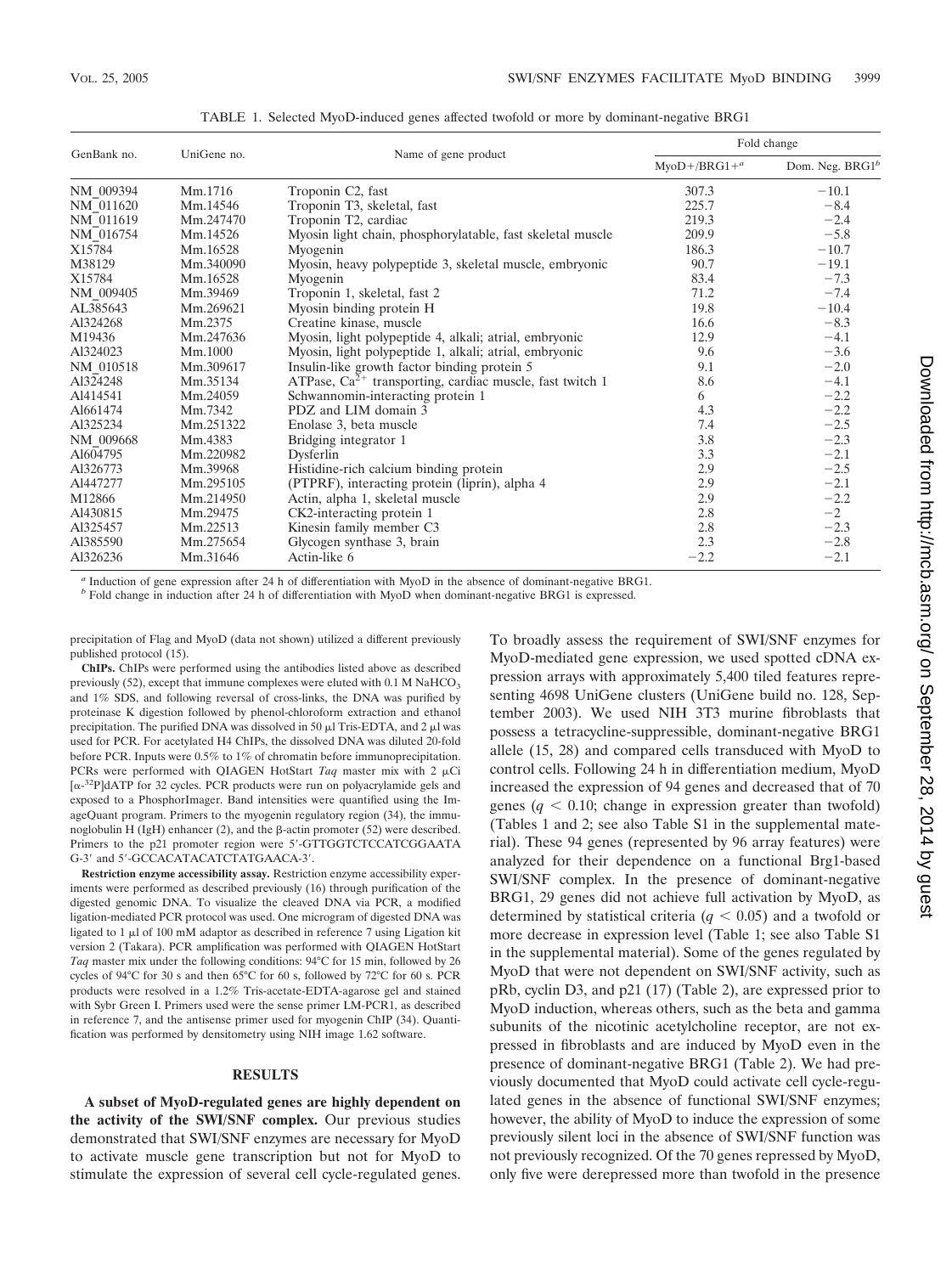| GenBank no. | UniGene no. | Name of gene product                                            | Fold change                     |                             |
|-------------|-------------|-----------------------------------------------------------------|---------------------------------|-----------------------------|
|             |             |                                                                 | $M$ vo $D+$ /BRG1+ <sup>a</sup> | Dom. Neg. BRG1 <sup>b</sup> |
| NM 010866   | Mm.1526     | Myogenic differentiation $1c$                                   | 42.7                            | 1.1                         |
| M30514      | Mm.2810     | Cholinergic receptor, nicotinic, gamma polypeptide              | 19.6                            | $-1$                        |
| Al427434    | Mm.256342   | Kinesin family member 5C                                        | 12.3                            | 1.8                         |
| Al385656    | Mm.4583     | Cholinergic receptor, nicotinic, alpha polypeptide 1 (muscle)   | 10                              | $-1.9$                      |
| M14537      | Mm.86425    | Cholinergic receptor, nicotinic, beta polypeptide 1 (muscle)    | 8.6                             | $-1.2$                      |
| NM 013597.2 | Mm.132788   | Myocyte enhancer factor 2A                                      | 7.5                             | $-1.7$                      |
| Al323806    | Mm.195663   | Cyclin-dependent kinase inhibitor 1A (p21)                      | 7.2                             | $-1.5$                      |
| Al894122    | Mm.4261     | Kangai 1 (suppression of tumorigenicity 6, prostate)            | 7.1                             | $-1.2$                      |
| Al326893    | Mm.280029   | Hairy and enhancer of split 6 (Drosophila)                      | 5.5                             | 1.0                         |
| Al323835    | Mm.273862   | Purinergic receptor (family A, group 5)                         | 4.9                             | $-1.0$                      |
| NM 009029   | Mm.273862   | Purinergic receptor (family A, group 5)                         | 4.8                             | $-1.2$                      |
| Al324186    | Mm.297976   | Glypican 1                                                      | 4.7                             | $-1.4$                      |
| NM 011817   | Mm.281298   | Growth arrest and DNA-damage-inducible 45 gamma                 | 4.2                             | 1.1                         |
| Al451932    | Mm.4081     | Runt-related transcription factor 1                             | 4.0                             | $-1.8$                      |
| Al450263    | Mm.333762   | Lectin, galactose binding, soluble 4                            | 3.8                             | 1.3                         |
| Al415710    | Mm.25559    | Serine/threonine kinase 17b (apoptosis-inducing)                | 3.5                             | $-1.9$                      |
| Al426448    | Mm.28683    | Transferrin receptor                                            | 3.4                             | $-1.5$                      |
| Al528676    | Mm.347398   | B-cell leukemia/lymphoma 6                                      | 3.1                             | $-1.8$                      |
| NM_011484   | Mm.273174   | Signal transducing adaptor molecule (SH3 domain and ITAM motif) | 2.9                             | $-1.2$                      |
| Al428484    | Mm.30841    | Calcium channel, voltage-dependent, alpha2/delta subunit 1      | 2.9                             | $-1.2$                      |
| NM 007483   | Mm.687      | ras homolog gene family, member B                               | 2.9                             | $-1.6$                      |
| NM 010722   | Mm.7362     | Lamin B2                                                        | 2.8                             | 1.2                         |
| Al326964    | Mm.3862     | Insulin-like growth factor 2                                    | 2.8                             | $-1.9$                      |
| Al450264    | Mm.180750   | Prion protein dublet                                            | 2.8                             | $-1.7$                      |
| AB025099    | Mm.30262    | Kruppel-like factor 5                                           | 2.8                             | $-1.5$                      |
| Al326148    | Mm.289832   | Proteasome (prosome, macropain) 26S subunit, ATPase 3           | 2.7                             | $-1.3$                      |
| Al429452    | Mm.280805   | Huntingtin-interacting protein 1                                | 2.6                             | 1.1                         |
| Al451071    | Mm.25594    | Protein kinase, cAMP dependent regulatory, type II beta         | 2.5                             | 1.3                         |
| Al425917    | Mm.29495    | CUG triplet repeat, RNA binding protein 1                       | 2.5                             | $-1.0$                      |
| Al326978    | Mm.280103   | ATPase, $Na^+/K^+$ transporting, alpha 1 polypeptide            | 2.5                             | $-1.2$                      |
| Al573376    | Mm.22673    | Fc receptor, IgE, high-effinity I, gamma polypeptide            | 2.5                             | $-1.3$                      |
| Al414367    | Mm.65906    | Pre-B-cell leukemia transcription factor-interacting protein 1  | 2.5                             | 1.2                         |
| Al447937    | Mm.12863    | Heparan sulfate 2-O-sulfotransferase 1                          | 2.5                             | $-1.2$                      |
| Al324262    | Mm.294083   | Annexin A11                                                     | 2.5                             | $-1.4$                      |
| Al449015    | Mm.206218   | Histone deacetylase 11                                          | 2.4                             | 1.0                         |
| Al324952    | Mm.289131   | 3-Hydroxy-3-methylglutaryl-coenzyme A synthase 2                | 2.4                             | $-1.1$                      |
| Al323871    | Mm.246520   | Cyclin D3                                                       | 2.3                             | $-1.1$                      |
| Al894225    | Mm.19016    | Drebrin 1                                                       | 2.3                             | $-1.1$                      |
| Al449069    | Mm.6529     | Dystrophia myotonica kinase, B15                                | 2.3                             | $-1.3$                      |
| U22445      | Mm.177194   | Thymoma viral proto-oncogene 2                                  | 2.2                             | $-1.5$                      |
| Al428800    | Mm.206779   | Cytoplasmic polyadenylation element binding protein 3           | 2.2                             | $-1.3$                      |
| Al325922    | Mm.276826   | Cofilin 2, muscle                                               | 2.2                             | 1.3                         |

TABLE 2. Selected MyoD-induced genes affected twofold or less by dominant-negative BRG1

*<sup>a</sup>* Induction of gene expression after 24 h of differentiation with MyoD in the absence of dominant-negative BRG1.

*b* Fold change in induction after 24 h of differentiation with MyoD when dominant-negative BRG1 is expressed.

*<sup>c</sup>* Exogenously expressed from retroviral vector.

of dominant-negative BRG1, suggesting that SWI/SNF enzymes play a limited role in MyoD-mediated gene repression (see Table S1 in the supplemental material).

Despite the fact that only a subset of MyoD-regulated genes are highly dependent on SWI/SNF enzymes based on a severalfold change and statistical criteria, the expression of most of the MyoD-regulated genes was reduced in the absence of an active SWI/SNF complex. Graphing the log of the ratio of gene expression in the presence or absence of dominant-negative BRG1 revealed a distribution centered on zero for all the genes in the array (median ratio in log2 space is  $-0.02$ ) (Fig. 1A), indicating that SWI/SNF activity does not globally alter gene expression. In contrast, limiting the analysis to the 94 genes regulated by MyoD shifted the center of the distribution below zero (median ratio in log2 space is  $-0.56$ ), indicating that MyoD-regulated genes require SWI/SNF activity to achieve their full level of expression more than the typical gene spotted on the array (Fig. 1B). This is not solely due to the contribution of the highly SWI/SNF-dependent MyoD targets,

because limiting the analysis to the MyoD target genes that were not identified as Brg1 dependent by the statistical criteria also provides a skewed histogram, with a median ratio of  $-0.23$ , as opposed to the median near 0 for all genes (Fig. 1B, double-headed arrow). The subset of genes that is highly dependent on SWI/SNF for MyoD activation is represented in the asymmetric tail of genes with negative ratios (29 genes demonstrate more than a twofold decrease in expression in the presence of dominant-negative BRG1; see Fig. 1B, unfilled bars). Therefore, the array data reveal a modest global dependence of MyoD-regulated genes on SWI/SNF enzymes and a more profound dependence for approximately one-third of the MyoD-regulated genes tested.

To better document the role of SWI/SNF enzymes during the induction of the subset of muscle marker genes that are highly dependent on these chromatin remodelers for MyoDmediated gene activation, we elected to focus on the myogenin gene. Previously, we demonstrated that myogenin activation by MyoD or other members of the MyoD family of muscle regu-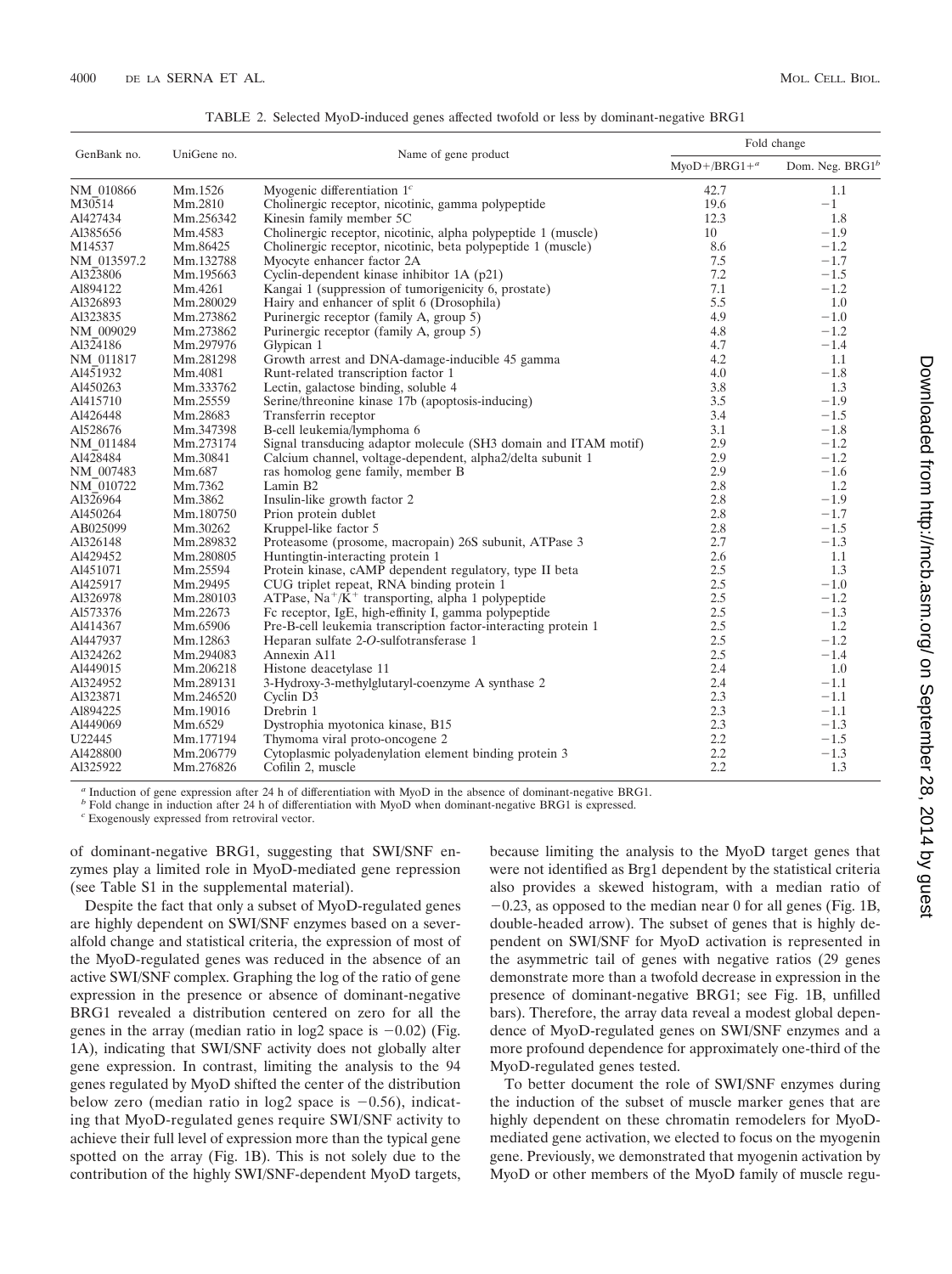

FIG. 1. (A) Histogram of the expression ratio in cells expressing dominant-negative BRG1 (BRG1-) to nonexpressing cells  $(BRG1<sup>+</sup>)$ for the 4,282 array features that reported reliable data. The median value in log2 space is  $-0.02$ . (B) Histogram of the BRG1 $-$ /BRG1+ expression ratio for the 94 genes upregulated by MyoD. Hollow boxes indicate the 29 genes identified as strongly BRG1 dependent at the twofold change  $(q < 0.05)$  threshold. The single-headed arrow indicates the median ratio for all 94 MyoD-dependent genes  $(-0.56)$ . The double-headed arrow indicates the median for the 65 genes not identified as strongly BRG1 dependent  $(-0.23)$ .

latory proteins failed in the presence of dominant-negative SWI/SNF enzymes and showed that SWI/SNF-dependent myogenin activation correlated with a SWI/SNF-dependent increase in promoter accessibility at the endogenous myogenin locus (16, 17, 50). We therefore sought to build on this base of knowledge by temporally examining the interplay of SWI/SNF enzymes and myogenic transcription factors during myogenin activation.

**Kinetics of myogenin activation during MyoD-mediated differentiation.** We first performed a temporal analysis of gene expression. We infected cells with a MyoD-expressing retrovirus for 30 h, induced differentiation by adding a low-serum differentiation medium at time zero, and took samples for analysis at the indicated time points. RT-PCR analysis showed that MyoD was expressed 8 h before the addition of differentiation medium and remained constant throughout differentiation in the presence and absence of tetracycline (Fig. 2A). A slight increase in the amount of myogenin mRNA was apparent in the hours following addition of the differentiation medium, with a significant increase in mRNA levels after 8 h of differentiation. Myogenin expression was inhibited by dominant-negative BRG1 at all time points (Fig. 2A and B). Induction of p21 cyclin-dependent kinase inhibitor occurred 4 h after differentiation and continued to increase but was less than twofold affected by dominant-negative BRG1, in agreement with previous work (17, 50) and with the microarray results (Table 2).

The levels of Brg1 and Brm as well as the levels of Flagtagged dominant-negative BRG1 remained constant during MyoD-mediated differentiation (Fig. 2C). Interestingly, overall expression of Brg1 did not change when dominant-negative BRG1 was present, demonstrating that induction of dominantnegative BRG1 did not result in overexpression of total Brg1.



FIG. 2. (A) Time course of myogenin, p21, and ectopic MyoD expression during differentiation. Cells expressing or not expressing dominant-negative flag-tagged BRG1 were infected with retrovirus containing MyoD. Thirty hours later, differentiation was initiated by replacement of the medium with a low-serum differentiation medium (time zero). mRNA levels of each gene were examined at the indicated time points by RT-PCR. The  $-8$  time point is 8 h prior to addition of differentiation medium. A titration of twofold dilutions of cDNA shows the linearity of the PCRs. The 36-h time point, plus-tetracycline (Tet) sample, was used for all titrations except for Flag-tagged dominant-negative BRG1, which was amplified with the 36-h, minus-tetracycline sample. (B) Quantification of mRNA levels observed in panel A. Fold induction was defined as the ratio of myogenin or p21 levels in a given sample relative to the levels of Hprt in the same sample and standardized to the  $-8$ -h time point. (C) Time course of dominantnegative BRG1, total Brg1, and Brm protein levels during differentiation. A Western blot was performed with protein extracts isolated at the indicated time points. "Mock" refers to the samples that were not infected with the MyoD-encoding retrovirus but were instead mock infected, subjected to the same differentiation protocol, and harvested 24 h after the addition of differentiation medium.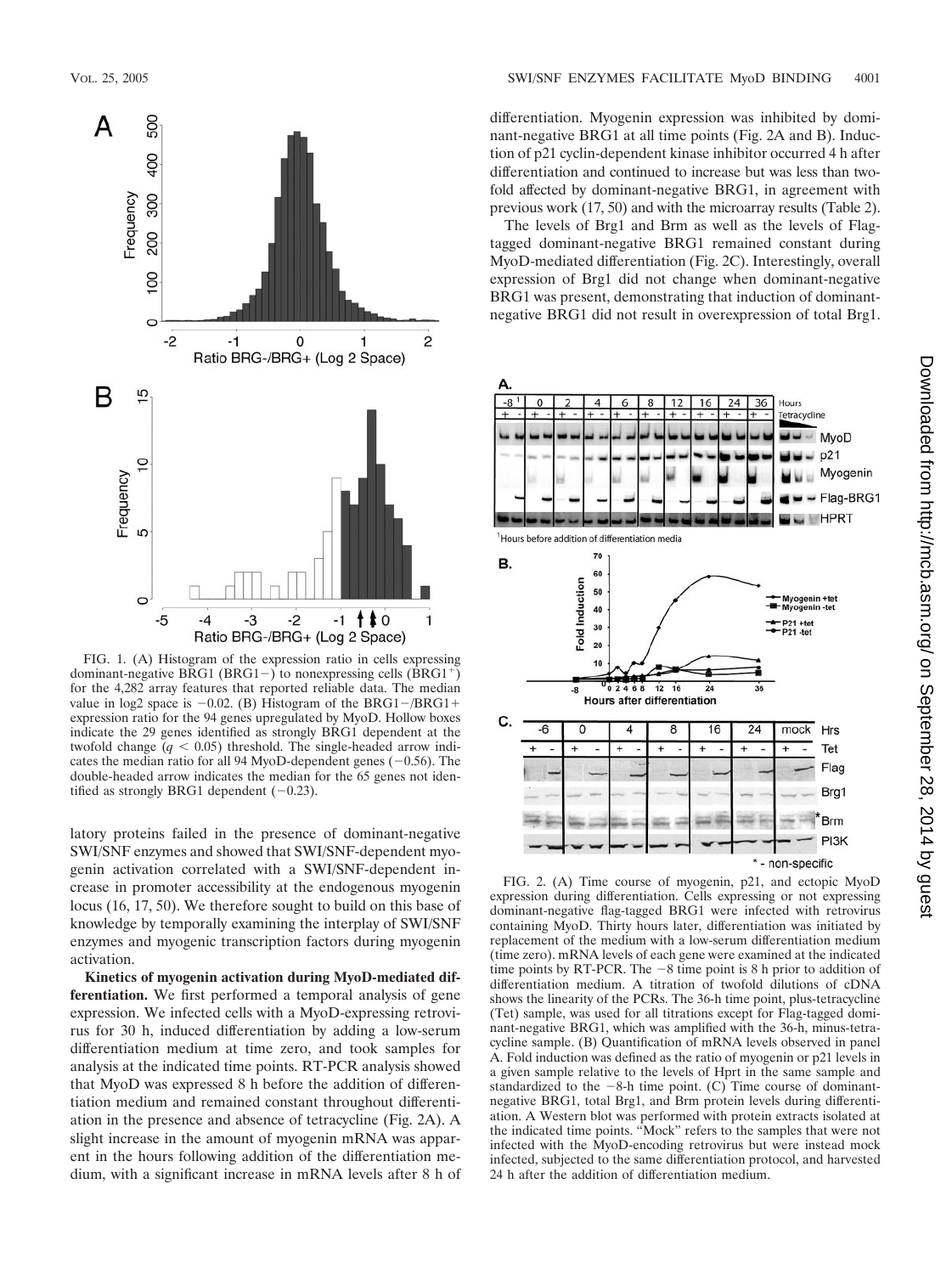This effectively eliminates the possibility that expression of dominant-negative BRG1 results in nonspecific effects on transcription and promoter localization due to overexpression. It also suggests that a compensating mechanism exists for regulating Brg1 levels in cells. Tight regulation and compensation for levels of the SWI/SNF enzyme subunits Brm, Baf57, and Ini1 have previously been demonstrated (9, 20, 48).

We then examined changes in nuclease accessibility at the endogenous myogenin promoter. Previously, we reported a differentiation-dependent increase in restriction enzyme accessibility at a PvuII site 370 bp upstream of the transcription initiation site and showed that the change in accessibility required SWI/SNF chromatin remodeling activity (16). We monitored the change in accessibility at this site as a function of time of differentiation, using a modified protocol in which a linker DNA was ligated to the purified, digested genomic DNA fragments followed by PCR amplification to permit visualization of the cleaved DNA (see Materials and Methods). We observed a small but noticeable increase in accessibility at 4 h postdifferentiation and a continued increase in accessibility as differentiation proceeded (Fig. 3). Thus, the change in promoter accessibility precedes the onset of myogenin mRNA accumulation.

**Histone acetylation and recruitment of SWI/SNF to musclespecific promoters occurs in response to MyoD-mediated differentiation.** We previously showed that chromatin remodeling is inhibited by dominant-negative BRG1 in MyoD-differentiated cells (16). Upon differentiation, hyperacetylation of histones surrounding the MyoD and Mef2 binding sites of several muscle-specific genes has been reported (34, 37). To determine whether dominant-negative BRG1 inhibits acetylation of histone H4, we differentiated cells with MyoD in the presence or absence of tetracycline, cultured the cells in differentiation media for 36 h, and then performed ChIP analysis. Figure 4 shows that muscle differentiation resulted in histone H4 hyperacetylation at the myogenin promoter and that H4 hyperacetylation was not inhibited by dominant-negative BRG1 in cells differentiated in the absence of tetracycline. This indicates that hyperacetylation of histone H4 occurs independently of SWI/SNF chromatin remodeling. We also looked at the acetylation status of the p21 promoter, because p21 expression is up-regulated during muscle differentiation but is not dependent on functional SWI/SNF chromatin-remodeling enzymes (17). We found a high level of histone acetylation at the p21 promoter in both mock-differentiated and differentiated cells compared to results with the silent IgH enhancer (Fig. 4B and C). This substantiates our previous conjecture that in fibroblasts, the promoters of genes that are constitutively expressed at low levels or that are regulated in a cell cycle-dependent manner may not require extensive chromatin remodeling.

To show that Brg1 is directly acting at these regulatory regions, we performed ChIP analysis with a BRG1 antibody and an antibody to the Flag epitope to detect epitope-tagged dominant-negative BRG1. We found that Brg1 was recruited to the myogenin promoter upon differentiation in the presence and absence of tetracycline and that Flag-tagged dominant-negative BRG1 could also be localized to these regions in differentiated cells (Fig. 4B and C). Surprisingly, although p21 upregulation during muscle differentiation is not appreciably affected by dominant-negative BRG1 (17, 50) (Fig. 2A and B and Table 2), Brg1 was localized to the promoter region both



FIG. 3. Restriction enzyme accessibility increases at the endogenous myogenin promoter as a function of MyoD-induced differentiation and requires functional Brg1 based-SWI/SNF enzymes. Nuclei were isolated from cells that were differentiated in the presence or absence of tetracycline at the indicated time points or from cells that were mock differentiated (M) in the presence or absence of tetracycline. The mock-differentiated cells were not infected with the MyoDencoding retrovirus but were subjected to the differentiation protocol for 32 h. (A) A modified LM-PCR protocol (see Materials and Methods) was utilized to visualize cleaved genomic DNA isolated from nuclei digested with PvuII, which cleaves the myogenin promoter at  $-370$  relative to the start site of transcription. The PCR product was visualized by Sybr Green I staining, and an inverse image is shown. To monitor the input DNA, 10% of the amount of purified, cleaved DNA that was used for ligation-mediated PCR was used to amplify the sequences between  $-143$  and  $-5$  of the myogenin promoter, which contain no PvuII site. (B) Quantification of the change in nuclease accessibility at the myogenin promoter. The relative values for each time point were normalized to input and graphed relative to the value obtained for cleavage in the mock-differentiated, plus-tetracycline  $[Tet(+)]$  sample, which was arbitrarily set at 1.0. Each value is the mean  $\pm$  standard deviation from three independent experiments.

in mock-differentiated and differentiated cells (Fig. 4B). SWI/ SNF enzymes have been reported to play a direct role in the regulation of p21 transcription in other cell types that are actively proliferating; therefore, the requirement for SWI/SNF enzymes may be cell type or cell cycle stage specific (23, 27). In fibroblasts, the local chromatin structure on the p21 promoter may not require extensive chromatin remodeling by SWI/SNF enzymes during muscle differentiation and/or there may be redundant mechanisms for achieving remodeling. Thus, SWI/ SNF enzymes likely contribute to p21 expression but are not required as they are for many of the muscle-specific genes.

**MRF and Mef2 association with muscle-specific promoters at an endpoint of muscle differentiation is inhibited by dominant-negative BRG1.** It is generally thought that transcrip-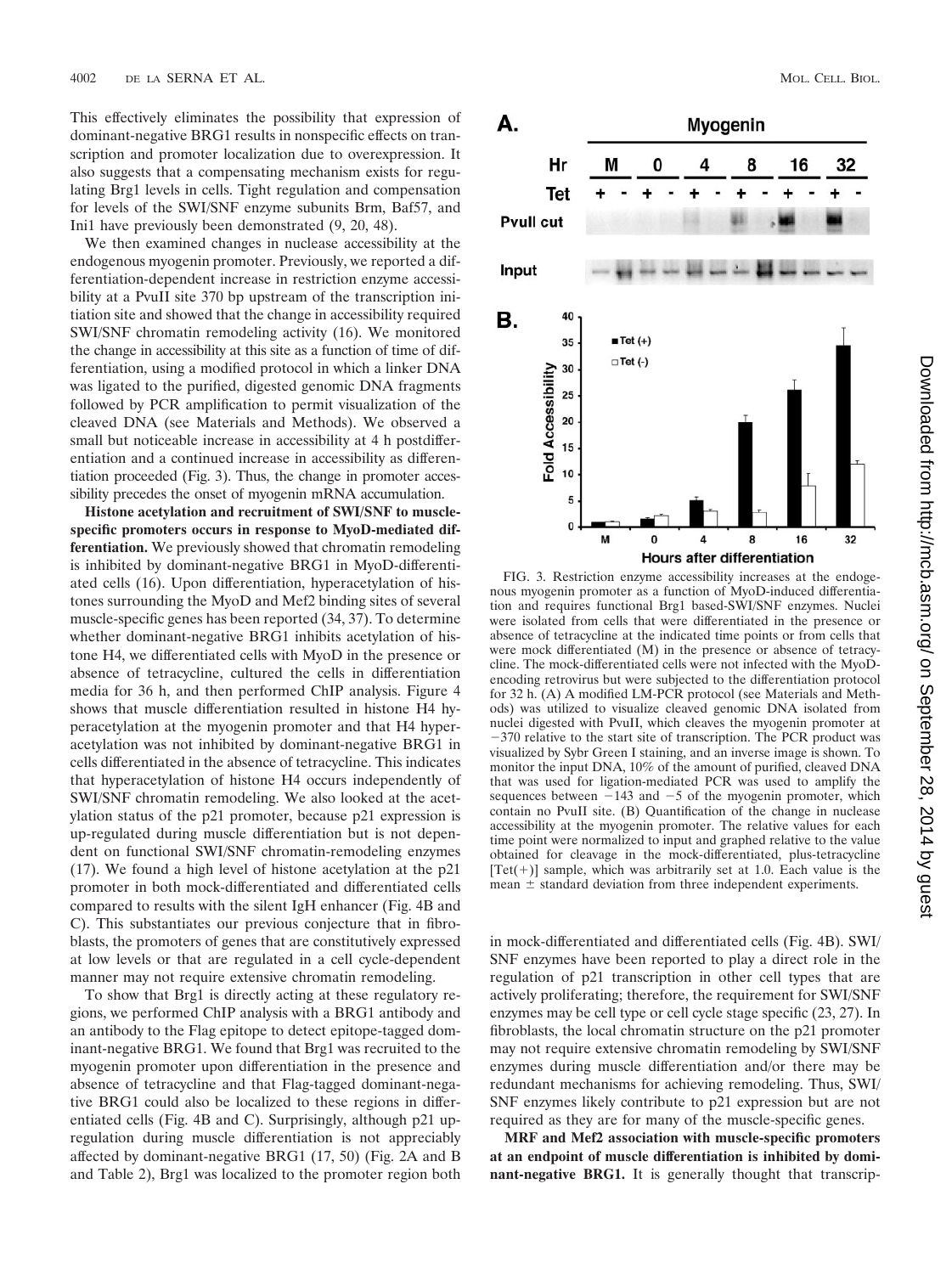

В.

А.



FIG. 4. Brg1 and hyperacetylated H4 are associated with the myogenin promoter. (A) A schematic diagram indicating the regions of the myogenin and p21 promoters and the IgH enhancer that were amplified. Arrows indicate the location and direction of primers used for amplification. The approximate locations of transcription factor binding sites are indicated. (B) Chromatin immunoprecipitations were performed with antisera against BRG1, Flag, or tetra-acetylated histone H4 (AcH4) or with no antibody (No Ab) on mock-differentiated  $(-)$  or MyoD-differentiated  $(+)$  samples that had been cultured in the presence or absence of tetracycline (tet) and that were harvested for analysis 36 h after the onset of differentiation. PCR amplification of 1% of the input DNA is shown on the left. A twofold titration of input DNA using the undifferentiated, plus-tetracycline sample was performed (far right) to show that the PCR was in the linear range. (C and D) Quantification of the levels of hyperacetylated H4, Brg1, and Flagtagged dominant-negative BRG1 present on the myogenin and p21 promoters by ChIP analysis. Band intensities in each lane were normalized to input. Induction relative to the plus-tetracycline, mockdifferentiated sample is shown for hyperacetylated H4 and Brg1. Induction relative to the minus-tetracycline, mock-differentiated sample is shown for Flag-tagged dominant-negative BRG1. The data reflect the means  $\pm$  standard deviations from three to four independent experiments, except for the levels of Brg1 and Flag-tagged dominantnegative Brg1 on the p21 promoter, which reflect the average values from two independent experiments.

tional regulators play a critical role in targeting of chromatinremodeling complexes to specific promoters. Both MyoD and Mef2 have been shown to interact with HATs and/or HDACs (41). We therefore conducted ChIP analysis of cells following differentiation in the presence or absence of dominant-negative BRG1 using antibodies to MyoD, myogenin, and Mef2 to localize these proteins on the myogenin promoter. Figure 5A and B shows that MyoD, myogenin, and Mef2 were associated with the myogenin promoter in differentiated cells with wildtype Brg1 activity; however, there was marked inhibition of binding by all three proteins when dominant-negative BRG1 was expressed. No binding of MyoD, myogenin, or Mef2 was observed on the  $\beta$ -actin promoter or the inactive IgH enhancer, which contains a consensus E box. Since MyoD and myogenin are structurally similar, we infected separate NIH 3T3 cell cultures with retroviruses encoding one of each of the MyoD family of myogenic regulators (50) to demonstrate that the MyoD and myogenin antibodies do not cross-react (Fig. 5C). This indicates that both MyoD and myogenin can occupy the myogenin promoter.

We have previously shown that ectopic expression of MyoD is not affected by dominant-negative BRG1 (16) (Fig. 1; see also Fig. 8A), while endogenous myogenin induction is profoundly inhibited and Mef2 induction is inhibited to a lesser extent (16, 17) (Fig. 2A and B; see also Fig. 9). Thus, the observed inhibition of myogenin and Mef2 binding in the presence of dominant-negative BRG1 is at least in part due to reduced levels of these proteins. However, this is not the case



FIG. 5. Binding of muscle regulatory proteins to the myogenin promoter is inhibited by dominant-negative BRG1. (A) Chromatin immunoprecipitations were performed with antisera against MyoD, myogenin, or Mef2 or with no antibody (No Ab) on MyoD-differentiated samples that had been cultured in the presence or absence of tetracycline (tet) and that were harvested for analysis 36 h after the onset of differentiation. PCR amplification of 0.5% of the input DNA is shown on the left. A twofold titration of input DNA using the undifferentiated, plus-tetracycline sample was performed (far right) to show that the PCR was in the linear range. (B) Quantification of the level of MyoD, myogenin, or Mef2 present on the myogenin promoter by ChIP analysis. Band intensities in each lane were normalized to input. The decrease in promoter association due to the expression of dominant-negative BRG1 is expressed relative to the differentiated, plus-tetracycline sample, which was set at 1.0. The data reflect the mean  $\pm$  standard deviation from three independent experiments. (C) MyoD and myogenin antisera do not cross-react. Protein extracts from C2C12 myotubes or NIH 3T3 cells infected with MyoD, myogenin-, MRF4-, or Myf5-containing retrovirus or the empty retroviral vector (pBABE) were run on an SDS-polyacrylamide gel, blotted, and probed with either anti-MyoD or antimyogenin antiserum.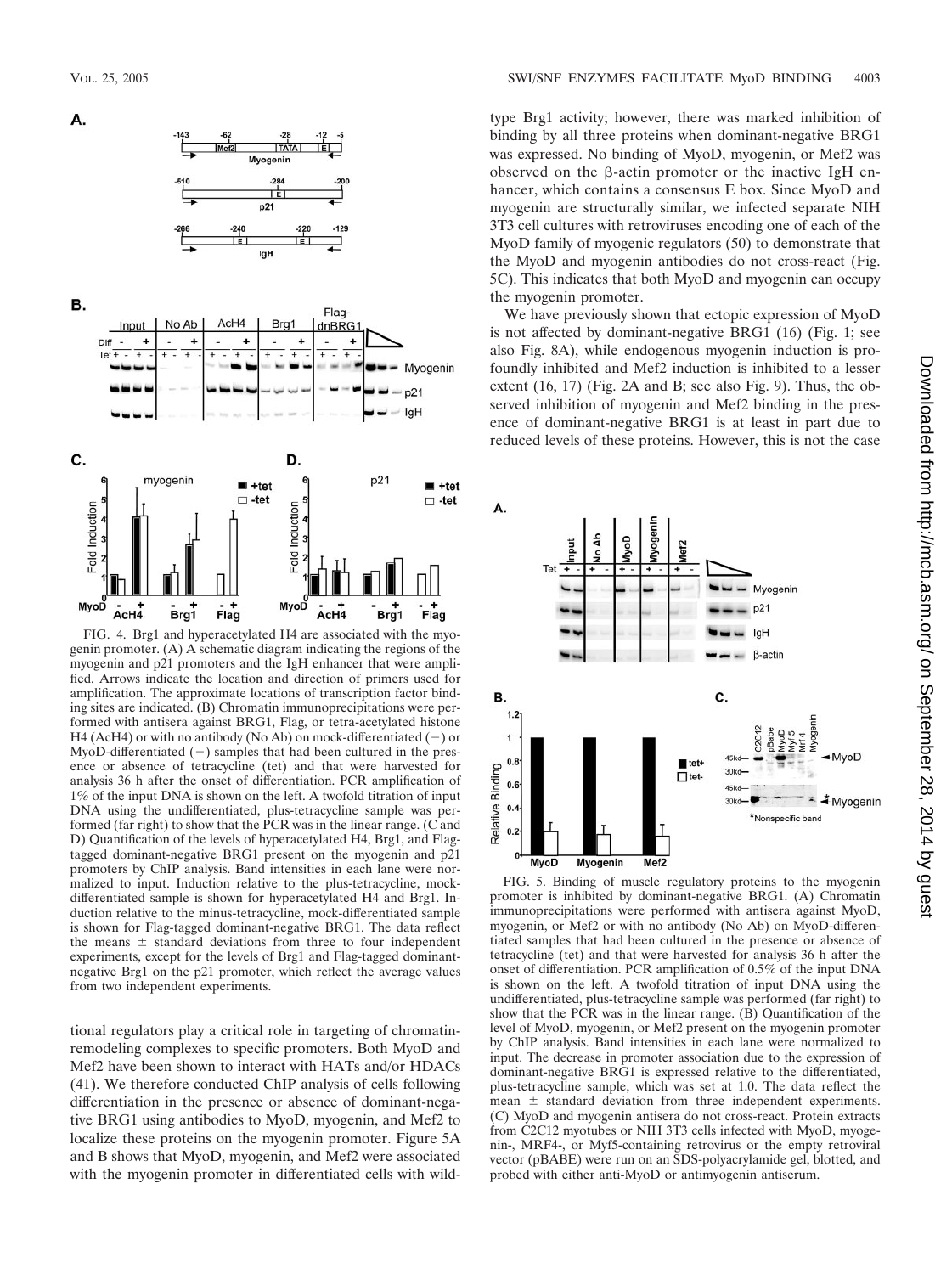

FIG. 6. Brg1 and acetylated H4 associate with the myogenin promoter prior to stable binding of MyoD and Mef2. Shown is a time course of histone H4 acetylation, total Brg1, dominant-negative BRG1, MyoD, and Mef2 association with (A) the myogenin promoter, (B) the p21 promoter, and (C) the IgH enhancer as measured by ChIP during a time course of differentiation induced by MyoD in the presence or absence of tetracycline (tet). M indicates samples that were mock differentiated for 24 h. "No Ab" indicates ChIP reactions performed in the absence of antibody. Linearity of the PCRs was demonstrated by twofold titrations of input DNA using the mock-differentiated, plus-tetracycline sample. PCR amplification of 1% of the input DNA is shown. (D and E) Quantification of the levels of acetylated H4, Brg1, MyoD, or Mef2 present on the myogenin promoter (D) or on the p21 promoter (E) by ChIP analysis. Band intensities in each lane were normalized to input. Induction relative to the plus-tetracycline, mock-differentiated sample is shown. The data reflect the average value from two independent experiments.

for the inhibition of MyoD binding caused by dominant-negative BRG1. The inhibition of MyoD association with the myogenin promoter suggests that SWI/SNF enzyme function is required to form a stable DNA binding complex within chromatin and does not support the idea that MyoD stably bound to chromatin directly targets Brg1-containing SWI/SNF enzymes to muscle-specific promoters.

Activation of p21 expression is critical for muscle differentiation and is promoted by MyoD (21, 45, 63). Although there are potential E boxes in the upstream region of p21, we did not detect significant levels of MyoD, myogenin, or Mef2 binding on the endogenous p21 upstream region at the end of the differentiation protocol by ChIP analysis (Fig. 5A), suggesting that MyoD activates p21 expression by an indirect mechanism and/or that our ChIP experiments do not detect an indirect association of MyoD with the p21 promoter through proteinprotein interactions as previously was demonstrated for MyoD and CREB on the Rb promoter (36).

**Kinetics of myogenin promoter interactions during MyoDmediated differentiation.** To determine how promoter interactions might influence the timing of myogenin expression, we performed ChIPs over the time course of differentiation (Fig. 6A). We found that Brg1 was recruited to the promoter 6 h before addition of differentiation medium and remained present throughout differentiation. Dominant-negative BRG1 was also present on the myogenin promoter, as seen by the ChIPs of Flag-tagged dominant-negative BRG1. Likewise, histone H4 on the myogenin promoter was hyperacetylated by 6 h prior to differentiation and was unaffected by dominant-negative BRG1. This indicates that chromatin-remodeling enzymes are associated with the myogenin promoter prior to significant gene expression and suggests that additional chromatin modifications may occur before activation of transcription. On the p21 promoter, recruitment of Brg1 and acetylation of histone H4 did not change significantly as a function of muscle differentiation, and neither was affected by expression of dominant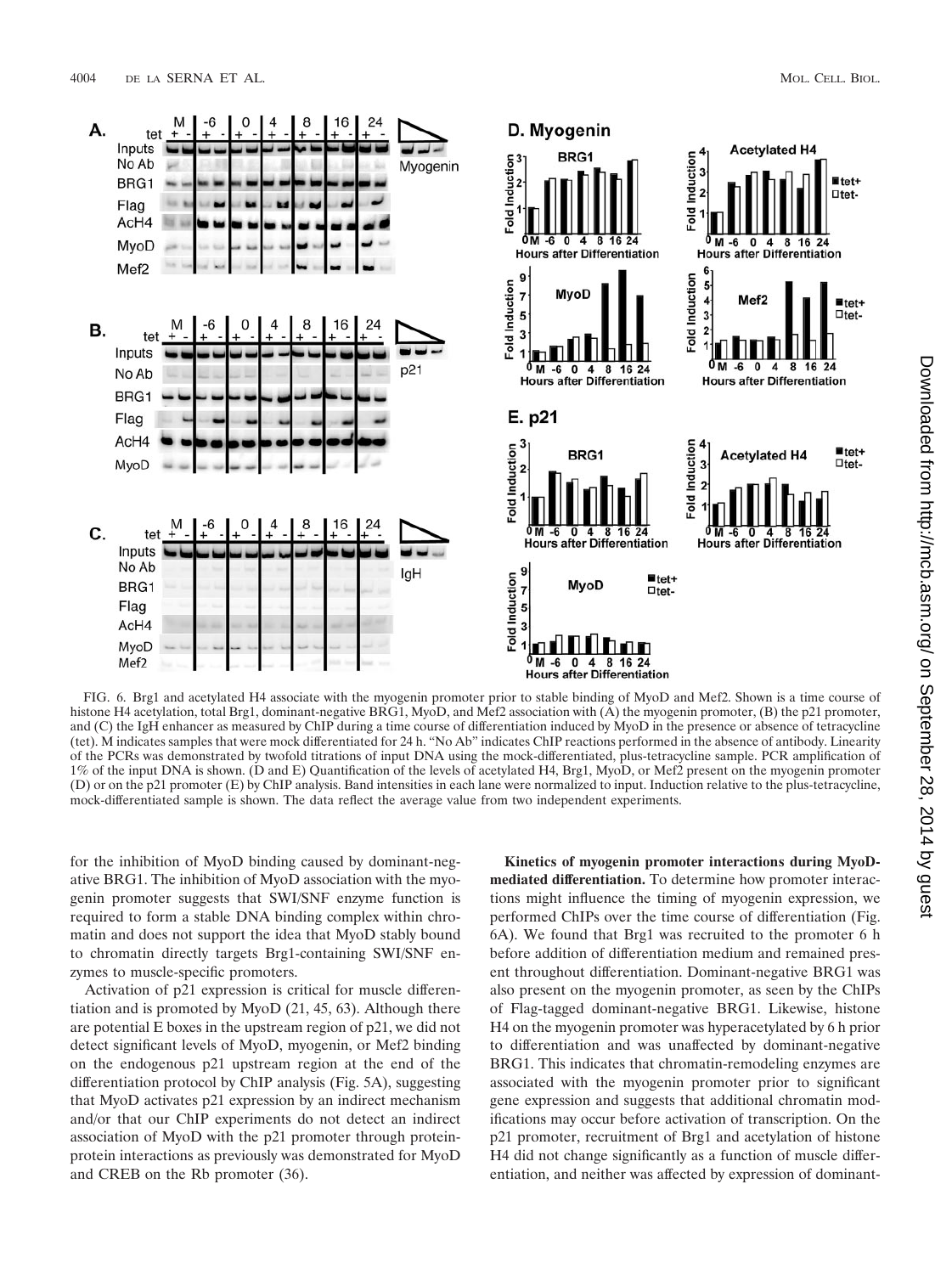negative BRG1 (Fig. 6B). Neither Brg1 nor hyperacetylated H4 was present on the inactive IgH enhancer (Fig. 6C).

ChIPs with the MyoD antibody showed that MyoD was bound at 8, 12, and 24 h after the addition of differentiation medium but not if the cells were differentiated in the presence of dominant-negative BRG1. Stable association of MyoD with the myogenin promoter was dependent on functional SWI/ SNF enzymes and occurred just prior to the significant increase in myogenin gene expression after 8 h postdifferentiation (Fig. 2A and B and 6A). These results were confirmed with a different antibody against MyoD (data not shown). ChIP experiments to detect Mef2 binding on the promoter generated similar results (Fig. 6A). In contrast, amplification of the p21 promoter or IgH enhancer showed no or minimal interaction of MyoD with these sequences (Fig. 6B and C).

These results indicate that histone hyperacetylation and recruitment of Brg1 occur early during the differentiation process and well prior to stable binding of MyoD to the myogenin promoter. Bromodomains of chromatin-remodeling enzymes display high affinity for acetylated histones, and histone acetylation can facilitate the recruitment of SWI/SNF enzymes (22). To determine whether histone acetylation occurs prior to the recruitment of Brg1 to the myogenin promoter, we conducted ChIPs at earlier time points. Figure 7A shows that histone H4 hyperacetylation could first be detected 12 h after infection with the MyoD retrovirus or 18 h before addition of the differentiation medium at time zero, whereas recruitment of Brg1 occurred 19 h after retroviral infection or 11 h before addition of differentiation media. These results demonstrate that histone H4 acetylation coincides with the appearance of detectable levels of MyoD protein (Fig. 7B and C) and precedes the recruitment of Brg1, suggesting that histone acetylation facilitates the interaction of SWI/SNF complexes with the myogenin promoter. Thus, during MyoD-directed differentiation, the myogenin promoter becomes hyperacetylated on H4 prior to Brg1 recruitment. Although these initial events depend on MyoD, they precede stable binding of MyoD to the promoter in a SWI/SNF-dependent manner, raising the question of how the chromatin-remodeling enzymes become specifically localized to the promoter.

**Pbx1 is constitutively associated with the myogenin promoter and participates in the recruitment of chromatin-remodeling complexes.** Recent studies suggest that MyoD is recruited to the myogenin promoter through interaction of its cysteine/histidine and helix 3 regions with a homeodomain protein complex containing Pbx and Meis that is constitutively bound to the myogenin promoter (4). If targeting of chromatin-remodeling enzymes occurs via the Pbx-Meis site, one would predict that factor binding to this site would be independent of chromatin-remodeling activities. To address this question, we performed ChIPs with an antibody against Pbx1 during a time course of differentiation in the presence or absence of dominant-negative BRG1. Western analyses showed that Pbx1 levels did not change during MyoD-mediated muscle differentiation and were not affected by dominant-negative BRG1 (Fig. 8A). Figure 8B and C shows that, as previously reported, Pbx1 was constitutively associated with the myogenin promoter (4). Significantly, association of Pbx1 was not affected by dominant-negative BRG1; thus, Pbx1 potentially plays a role in the recruitment of Brg1 and other chromatin-remodel-



FIG. 7. (A) Histone H4 hyperacetylation precedes the binding of Brg1 at the myogenin promoter. Shown is a time course of histone H4 hyperacetylation and Brg1 association with the myogenin promoter. Cells were grown in the presence or absence of tetracycline (Tet), infected or not with MyoD-encoding retrovirus, and harvested for ChIP at the indicated times prior to the addition of differentiation medium. Time points are also indicated as hours following retroviral infection. Association with the IgH enhancer is presented as a control. One percent of the input is shown. (B) Western analysis of MyoD and Mef2 protein present at the indicated times prior to addition of differentiation medium. Anti-Flag antiserum was used to document the presence of the Flag-tagged dominant-negative BRG1. PI 3-kinase (PI3K) is shown as a loading control. (C) Quantification of the levels of acetylated H4 and Brg1 present on the myogenin promoter by ChIP analysis. Band intensities in each lane were normalized to input. Induction of levels of association is presented relative to the plus-tetracycline, mock-differentiated sample. The data reflect the average value from two independent experiments.

ing activities to the myogenin promoter, perhaps via a direct interaction or via indirect recruitment through MyoD bound to the Pbx/Meis complex.

The previously published studies indicate that MyoD and Pbx1 interact at the myogenin promoter both in vivo and in vitro (4, 29). We therefore tested whether endogenous Brg1 and endogenous Pbx1 can physically interact before the onset of stable MyoD binding and the initiation of myogenin transcription. Figure 8D demonstrates that Brg1 from nuclear extracts prepared from differentiated cells coimmunoprecipitated with Pbx1 at the onset of differentiation and at 4 h postdifferentiation. The interaction was not observed in mockdifferentiated cells and was not appreciably affected by the expression of dominant-negative BRG1 in the cells, indicating that the mutant BRG1 molecule also likely interacts with Pbx1. The results reveal that a specific Brg1-Pbx1 interaction occurs in the presence of MyoD, thereby supporting the idea that SWI/SNF enzymes are targeted by a MyoD-Pbx1 complex that is present on the promoter prior to the stable interaction of MyoD with the chromatin.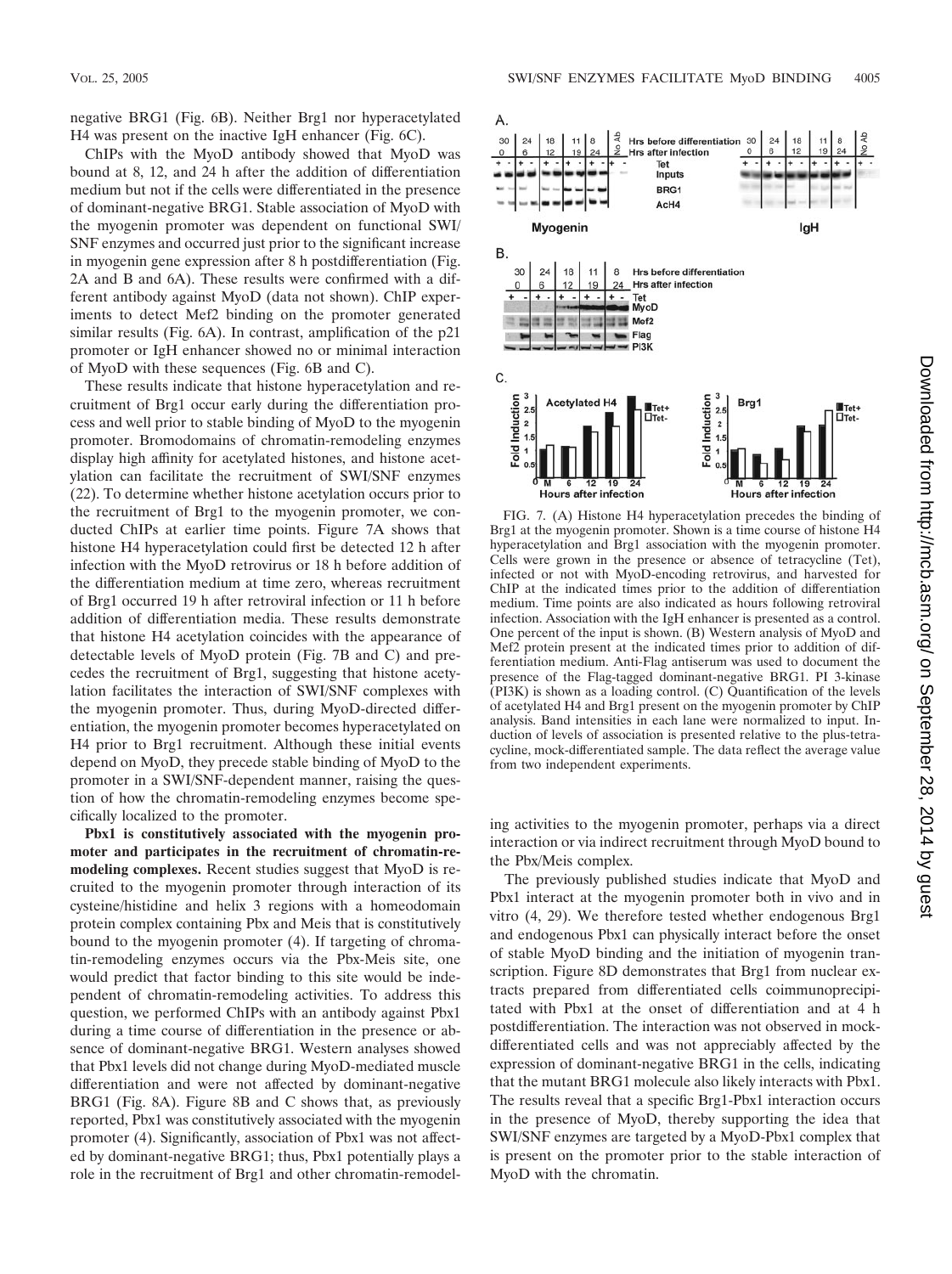

FIG. 8. Pbx1 mediates targeting of Brg1 to the myogenin promoter. (A) Pbx1 protein levels are unaffected by differentiation (Diff.) or by the expression of dominant-negative BRG1. Protein extracts from mock-differentiated cells  $(-)$  or cells differentiated with MyoD  $(+)$  in the presence or absence of tetracycline were run on an SDS-polyacrylamide gel and probed with Pbx1, MyoD, or PI 3-kinase antibodies. (B) Pbx1 association with the myogenin promoter, the p21 promoter, and the IgH enhancer as measured by ChIP during a time course of differentiation induced by MyoD. M indicates samples that were mock differentiated for 24 h. The linearity of the PCRs was demonstrated by a twofold titration of input DNAs using the mock-differentiated, plustetracycline (+tet) sample. PCR amplification of  $1\%$  of the input DNA is shown. (C) Quantification of Pbx1 association with the myogenin promoter. Band intensities in each lane were normalized to input. Induction relative to the plus-tetracycline, mock-differentiated sample is shown. The data reflect the average of values from two independent experiments. (D) Endogenous Pbx1 and Brg1 coimmunoprecipitate from MyoD-differentiated but not mock-differentiated cells. Nuclear extracts from mock  $(-)$  or MyoD-differentiated  $(+)$  cells were immunoprecipitated with Brg1 antibody or purified IgG as indicated, and the immunoprecipitated material was run on an SDS-polyacrylamide gel, transferred to a membrane, and probed for the presence of Pbx1 and Brg1. The levels of Pbx1 and Brg1 present in 10% of the input for each sample are shown.

**Brg1 interacts with MyoD and Mef2 in differentiated cells.** To further examine mechanisms for recruitment of SWI/SNF enzymes to the myogenin promoter, we investigated whether endogenous Brg1 could stably associate with MyoD and/or Mef2 in differentiating cells. Pulldown of Brg1 from differentiated cell nuclear extracts demonstrated that MyoD and Brg1 could be coimmunoprecipitated at the onset of differentiated as well as at later times and that MyoD was capable of interacting with the dominant-negative Brg1 protein as well (Fig. 9A). As an independent confirmation of this interaction, an antibody against the Flag epitope that marks the dominantnegative BRG1 was used for immunoprecipitation to show that the mutant BRG1 interacted with MyoD (data not shown). Others have also demonstrated that MyoD and Brg1 can be coimmunoprecipitated from extracts of differentiating cells (54).

Finally, we demonstrate that an antibody against BRG1 can coimmunoprecipitate Mef2 from MyoD-differentiated cells

(Fig. 9B), while the converse experiment showed that an antibody against Mef2 could coimmunoprecipitate Brg1 (Fig. 9C). An interaction between Mef2 and Brg1 was also detected in the absence of tetracycline when dominant-negative BRG1 was expressed. The lighter band likely results from the inhibitory effect that dominant-negative BRG1 has on Mef2 expression (see input in Mef2 Western, Fig. 9B). Previously, we reported that expression of dominant-negative SWI/SNF complexes inhibited the expression of Mef2C RNA (17). These results demonstrate that endogenous SWI/SNF enzymes can associate with endogenous Mef2 in MyoD-differentiated cells.

Taken together, the results indicate that endogenous Brg1 interacts with both Pbx1 and MyoD at the onset of differentiation and with MyoD and Mef2 later during differentiation. The physical interactions between Brg1 and Pbx1 and between Brg1 and MyoD support the idea that MyoD is initially targeted to the myogenin promoter via the constitutively bound Pbx1. Because MyoD and Mef2 have been shown to physically and functionally interact (42), these data also suggest that



FIG. 9. Brg1 interacts with MyoD and Mef2 in differentiating cells. Extracts were prepared from mock-differentiated cells or cells differentiated with MyoD in the presence or absence of tetracycline. (A) Immunoprecipitation from nuclear extracts from cells that were mock differentiated (M) or MyoD differentiated was performed using purified IgG or antibody against Brg1 at the times indicated. Samples were run on an SDS-polyacrylamide gel and transferred to a membrane for Western blotting with MyoD and Brg1 antibodies. Ten percent of the input for each sample is shown. The samples shown in Fig. 8D and 9A were from the same time course; the Brg1 input and Brg1 IP bands for the mock and 0-h time point are the same data that were presented in Fig. 8D. (B and C) Nuclear extracts were immunoprecipitated from cells mock  $(-)$  or MyoD  $(+)$  differentiated in the presence or absence of tetracycline for 36 h using purified IgG or antibody against Brg1 or Mef2 and probed for the presence of Mef2 or Brg1. Confirmation of Mef2 immunoprecipitation by the Mef2 antibody could not be obtained because the Mef2 band was obscured by the antibody heavy chains.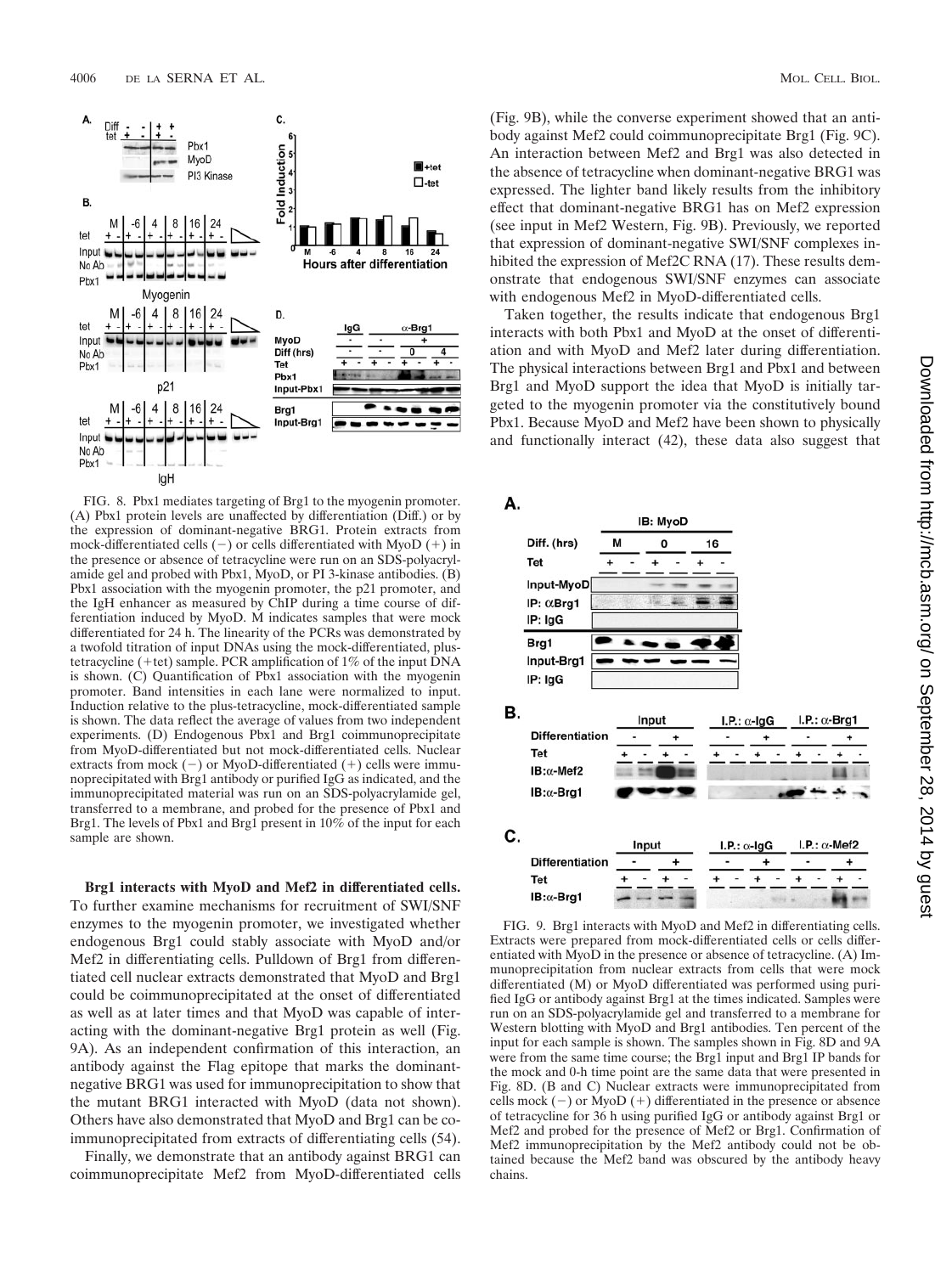Brg1-based SWI/SNF enzymes may be part of a higher-order complex containing both MyoD and Mef2 during the activation of muscle-specific genes. The data suggest that Brg1-based SWI/SNF enzymes are associated with the myogenin promoter throughout the differentiation process via protein-protein interactions with several regulatory factors.

#### **DISCUSSION**

**Stable recruitment of MyoD and Mef2 transcriptional activators requires functional SWI/SNF enzymes.** We found that Brg1 was localized to the myogenin promoter during differentiation. Stable association of muscle-specific activators with the myogenin promoter was inhibited by dominant-negative BRG1, indicating that functional SWI/SNF enzymes are necessary for activator binding. Although in vitro studies using reconstituted templates and purified factors long ago demonstrated that SWI/SNF enzymes have the potential to facilitate activator binding to chromatin (13, 31, 60), there is only one other direct example of this occurring in mammalian cells. Ma et al. recently demonstrated that ectopic expression of BRG1 in BRG1-deficient cells stimulated MMP2 transcription and increased the binding of Sp1 and AP2 to the MMP2 promoter (35). Temporal analysis of protein binding events at other mammalian promoters and enhancers has revealed that the order is gene specific and that SWI/SNF chromatin-remodeling enzymes are generally recruited during the later stages of the activation process (1, 40, 52, 55, 56). For example, induction of the beta interferon gene by viral infection results in ordered binding of an enhancesome complex to a nucleosomefree region, recruitment of the GCN5 histone acetyltransferase, association of the Pol II/CBP complex, and subsequent recruitment of SWI/SNF enzymes. Chromatin remodeling by SWI/SNF enzymes promotes association of TBP with the TATA box and transcription initiation (1, 33). During enterocyte differentiation, activation of  $\alpha_1$  antitrypsin transcription starts with association of the activator, HNF-1, TBP, and TFIIB with the promoter followed by Pol II, TFIID components, TFIIH, and mediator and then by recruitment of the activator, HNF-4 $\alpha$ , CBP/PCAF, and BRM containing SWI/ SNF enzymes (55). We recently demonstrated that during adipocyte differentiation, activation of the PPAR $\gamma$  nuclear hormone receptor promoter involves recruitment of SWI/SNF enzymes to the promoter after binding of the C/EBPB activator and that SWI/SNF-promoter interactions facilitated or stabilized the binding of Pol II-associated general transcription factors (52). In these and other cases, localization of SWI/SNF enzymes and chromatin remodeling at the promoter occurred after activator binding, implying in most of these cases that SWI/ SNF enzymes are needed to complete PIC formation and/or function. Indeed, early in vitro experiments indicated that SWI/ SNF-mediated remodeling of nucleosomes could permit TBP/ TFIIA binding to nucleosome particles (24). SWI/SNF enzymes are also required, both in vitro and in vivo, to promote transcriptional elongation of the *hsp70* gene (5, 11). Thus, our data reveal an additional role for SWI/SNF chromatin-remodeling enzymes in cells and show that SWI/SNF enzymes are needed at different steps during activation of different genes.

**Requirement for MyoD to initiate chromatin remodeling at the myogenin promoter: a model for SWI/SNF recruitment to the myogenin promoter.** The simplest mechanism for recruitment of chromatin-remodeling enzymes to muscle-specific promoters is recruitment by DNA-bound MyoD. In our study, there is an apparent paradox: expression of MyoD was necessary for early histone acetylation and SWI/SNF recruitment, yet ChIP assays showed that MyoD formed a stable, DNAbound complex only after these changes occurred. A model to explain this apparent paradox is that MyoD initially associates with the myogenin promoter indirectly via interactions with Pbx1/Meis proteins at a Pbx binding site next to a noncanonical E box previously identified at  $-123/97$  of the myogenin promoter. The initiation of myogenin expression in differentiating cells was recently shown to require the interaction of MyoD with a DNA-bound complex containing the Pbx homeodomain protein in the absence of a canonical MyoD binding site, and protein interactions between MyoD and the Pbx complex were shown to be necessary for the initial association of MyoD with the myogenin promoter (4). The interaction of MyoD with these factors might induce a conformational change in the Pbx/Meis proteins that permits targeting of Brg1 in differentiating cells. Alternatively, others have demonstrated that Pbx proteins can interact with HDACs and act to repress transcription, and then, upon specific cell signaling, Pbx can become associated with HATs and promote transcription (51). A similar switch potentially could occur upon muscle differentiation, with the Pbx protein facilitating transcription via interaction with HATs and/or SWI/SNF enzymes. Indeed, coimmunoprecipitation of endogenous Brg1 and endogenous Pbx1 (Fig. 8D) provides support for models involving targeting of SWI/SNF components by Pbx/Meis proteins in differentiating cells.

However, given the existing data indicating that both SWI/ SNF and HAT enzymes can also interact with MyoD, we propose that recruitment of chromatin-remodeling enzymes occurs early during differentiation via interaction with MyoD bound to the promoter indirectly through the Pbx/Meis proteins. Because the interaction of MyoD is indirect in this scenario, it would not be easily cross-linked at early time points in our ChIP assays. MyoD is known to interact with p300 and P/CAF (reviewed in reference 41); targeting these HATs to the myogenin promoter would result in acetylation of histone tails, which would help promote the association of SWI/SNF complexes through interactions with the bromodomain present on the ATPase subunit. The ability of MyoD and Brg1 to stably associate (Fig. 9) (54), combined with the ability of Brg1 to interact with Pbx (Fig. 8D), would further promote the association of Brg1-based SWI/SNF enzymes with the myogenin promoter. Thus, SWI/SNF association with the promoter can be facilitated by its interactions with acetylated chromatin, with MyoD, and with Pbx. Subsequent chromatin remodeling by SWI/ SNF would then open the canonical E boxes and the Mef2 site for factor binding, resulting in stably bound activator complex at the myogenin promoter that can be detected by ChIP assay. A schematized version of these events is presented in Fig. 10.

This model is generally consistent with the recent findings of Simone et al. (54). Using differentiating C2C12 myoblasts, they demonstrated that MyoD is recruited to the myogenin promoter and induces histone acetylation. Chromatin remodeling at the promoter required the subsequent recruitment and activity of SWI/SNF enzymes, which were dependent on an active p38 kinase. In that study, MyoD was cross-linked to the myogenin promoter prior to chromatin remodeling, which could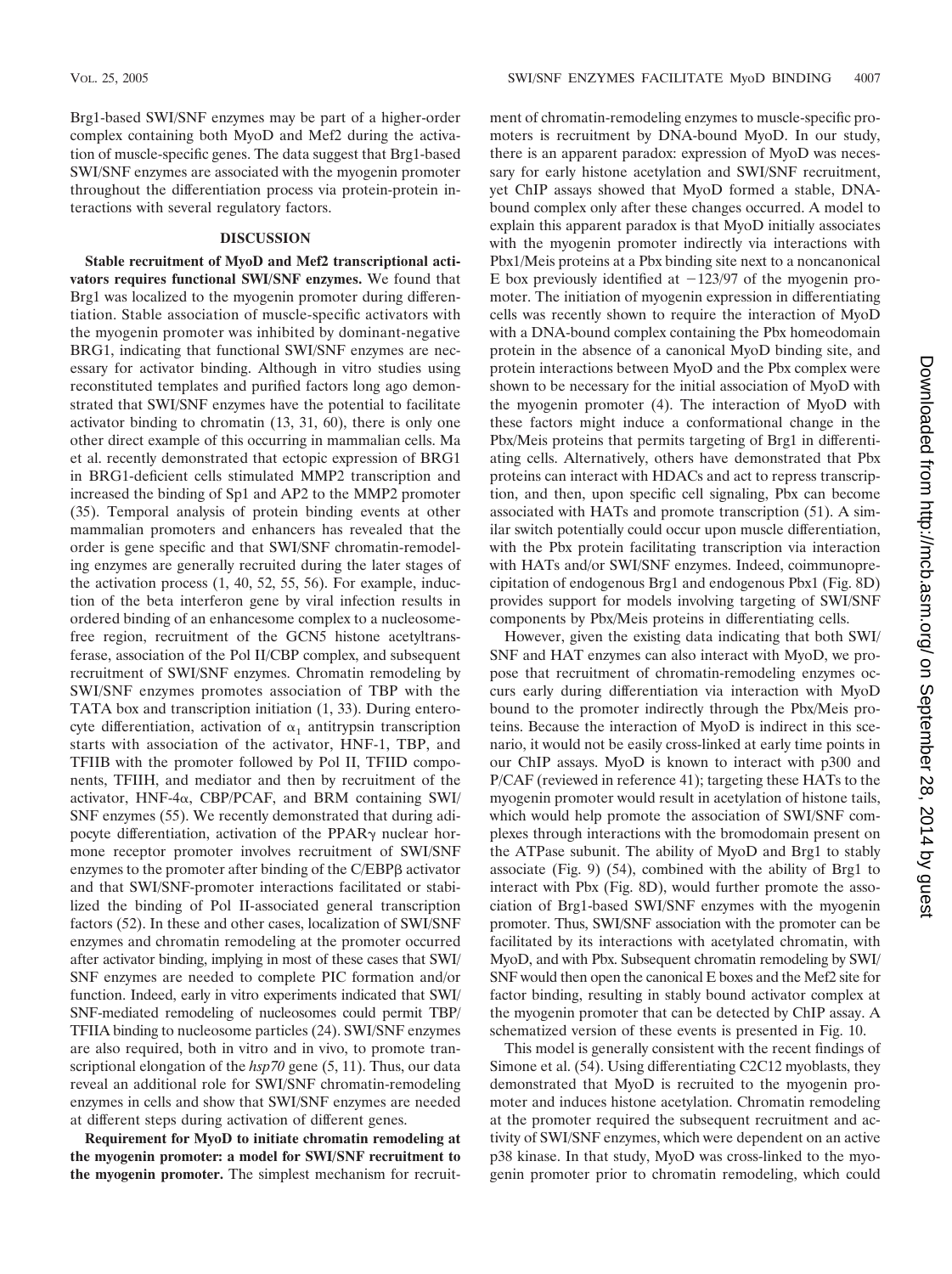

#### Transcription

FIG. 10. A cartoon model of the order of events occurring during activation of the endogenous myogenin locus in MyoD-differentiated cells. Bold "X" marks placed over transcription factor binding sites indicate that the sites are inaccessible to factor binding. "P" indicates a Pbx binding site, "M" indicates a Mef2 binding site, "T" indicates the TATA box, and "E" indicates E boxes, which bind MyoD. The nonconsensus E box adjacent to the Pbx1 binding site is indicated in light blue to distinguish it from consensus binding sites elsewhere.

suggest that MyoD is directly bound to the promoter but alternatively could indicate that a tighter association exists between MyoD and the Pbx complex in C2C12 myoblasts than exists in the MyoD–differentiated fibroblasts, thereby permitting MyoD to be visualized at the promoter by ChIP at the beginning of the differentiation process. Both possibilities support a model of early recruitment of MyoD to the myogenin promoter prior to acetylation and SWI/SNF recruitment, though the loss of MyoD binding in the presence of dominant-negative BRG1 (Fig. 5 and 6) and the contribution of Pbx complexes during myogenin activation in C2C12 cells (4) argue for the latter possibility. Further experiments will be needed to evaluate the role of each of the potential interactions occurring at the myogenin promoter during the activation of gene expression.

**MyoD-induced genes show differential requirements for SWI/SNF enzymes.** The expression of the vast majority of genes measured by the expression array was not altered by the inhibition of SWI/SNF activity, whereas most genes induced by MyoD were modestly affected by SWI/SNF inhibition and a subset of MyoD-regulated genes were highly dependent on SWI/SNF (see Fig. 1). Our data demonstrate that chromatin modification and SWI/SNF activity are necessary for MyoD to form a stable interaction with DNA at the myogenin promoter, suggesting that chromatin remodeling may be necessary for MyoD binding at the subset of genes that are highly dependent on SWI/SNF activity. We suggest that the interaction between MyoD and Pbx is necessary to initially target MyoD to the myogenin promoter. It is interesting that there is a significant overlap between the MyoD-regulated genes that are highly dependent on SWI/SNF and the subset of genes that require the domains of MyoD that interact with Pbx for full activation (unpublished data), suggesting that these domains of MyoD might be necessary for targeting the protein to multiple different promoters as an initial step in gene activation.

**Summary.** During the establishment of new cell lineages, changes in chromatin structure become apparent as previously silent genes are activated. How activators initially gain access to their binding sites within condensed chromatin structure has been a topic of intense investigation. In some cases, such as during differentiation of liver cells, the HNF3 homeodomain protein can bind to nucleosomal DNA and disrupt nucleosomal structure in the absence of ATP-dependent chromatin-remodeling enzymes (10). In other cases, gene-specific activators recruit chromatin-remodeling enzymes to specific promoters (12). Our results suggest that during muscle differentiation, muscle-specific activators may both recruit and require chromatin-remodeling activities for stable binding to the regulatory regions of muscle-specific genes.

#### **ACKNOWLEDGMENTS**

This work was funded by an American Heart Association Scientist Development Grant and by a grant from the Medical Foundation through support from the June Rockwell Levy Foundation and the Charles A. King Trust to I.L.D., by NIH grants AR045113 to S.J.T. and GM56244 to A.N.I., and by a Scholar Award from the Leukemia and Lymphoma Society to A.N.I. C.A.B. was supported by the Chromosome Metabolism and Cancer Training Grant (NIH T32 CA09657).

#### **REFERENCES**

- 1. **Agalioti, T., S. Lomvardas, B. Parekh, J. Yie, T. Maniatis, and D. Thanos.** 2000. Ordered recruitment of chromatin modifying and general transcription factors to the IFN-beta promoter. Cell **103:**667–678.
- 2. **Bergstrom, D. A., B. H. Penn, A. Strand, R. L. Perry, M. A. Rudnicki, and S. J. Tapscott.** 2002. Promoter-specific regulation of MyoD binding and signal transduction cooperate to pattern gene expression. Mol. Cell **9:**587–600.
- 3. **Bergstrom, D. A., and S. J. Tapscott.** 2001. Molecular distinction between specification and differentiation in the myogenic basic helix-loop-helix transcription factor family. Mol. Cell. Biol. **21:**2404–2412.
- 4. **Berkes, C., D. A. Bergstrom, B. H. Penn, K. J. Sever, S. Knoepfler, and S. J. Tapscott.** 2004. Pbx and Meis mark genes for activation by MyoD indicating a role for homeodomain genes in establishing myogenic potential. Mol. Cell **14:**465–477.
- 5. **Brown, S. A., A. N. Imbalzano, and R. E. Kingston.** 1996. Activator-dependent regulation of transcriptional pausing on nucleosomal templates. Genes Dev. **10:**1479–1490.
- 6. **Bultman, S., T. Gebuhr, D. Yee, C. La Mantia, J. Nicholson, A. Gilliam, F. Randazzo, D. Metzger, P. Chambon, G. Crabtree, and T. Magnuson.** 2000. A Brg1 null mutation in the mouse reveals functional differences among mammalian SWI/SNF complexes. Mol. Cell **6:**1287–1295.
- 7. **Carey, M., and S. T. Smale.** 2000. Transcriptional regulation in eukaryotes. Cold Spring Harbor Laboratory Press, Cold Spring Harbor, N.Y.
- 8. **Cheng, S. W., K. P. Davies, E. Yung, R. J. Beltran, J. Yu, and G. V. Kalpana.** 1999. c-MYC interacts with INI1/hSNF5 and requires the SWI/SNF complex for transactivation function. Nat. Genet. **22:**102–105.
- 9. **Chi, T. H., M. Wan, K. Zhao, I. Taniuchi, L. Chen, D. R. Littman, and G. R. Crabtree.** 2002. Reciprocal regulation of CD4/CD8 expression by SWI/SNFlike BAF complexes. Nature **418:**195–199.
- 10. **Cirillo, L. A., F. R. Lin, I. Cuesta, D. Friedman, M. Jarnik, and K. S. Zaret.**